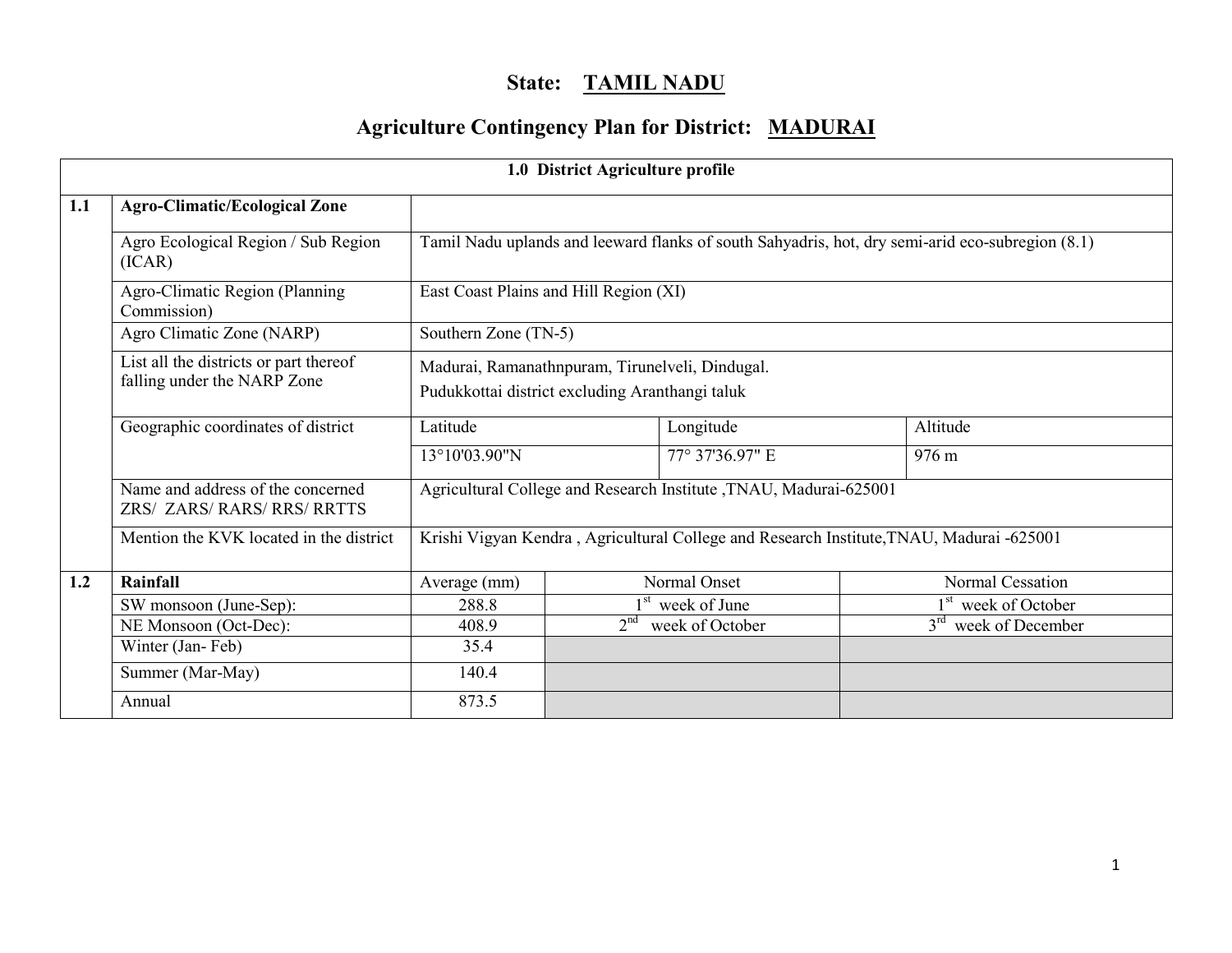| 1.3 | <b>Land use</b><br>pattern of the<br>district (latest<br>statistics) | Geographical area | Forest<br>area | Land under<br>non-<br>agricultural use | Permanent<br>pastures | Culti-<br>vable<br>waste<br>land | Land under<br>Misc. tree<br>crops and<br>groves | Barren<br>and<br>Unculti-<br>vable<br>land | Current<br>fallows | Other<br>fallows |
|-----|----------------------------------------------------------------------|-------------------|----------------|----------------------------------------|-----------------------|----------------------------------|-------------------------------------------------|--------------------------------------------|--------------------|------------------|
|     | Area ('000ha)                                                        | 374.2             | 48.5           | 75.2                                   | 0.2                   | 6.5                              | 3.0                                             | 13.2                                       | 20.6               | 65.2             |

| 1.4 | <b>Major Soils</b>           | Area $(000$ ha) | Percent $(\%)$ of total |  |
|-----|------------------------------|-----------------|-------------------------|--|
|     | Red alluvial soils           | 137.2           | 52                      |  |
|     | 2 black soil                 | 76.1            | 28                      |  |
|     | 3 brown soils                | 51.7            | 19                      |  |
| 1.5 | <b>Agricultural land use</b> | Area ('000 ha)  | Cropping intensity %    |  |
|     | Net sown area                | 144.4           | 106.4                   |  |
|     | Area sown more than once     | 9.2             |                         |  |
|     | Gross cropped area           | 153.5           |                         |  |

| 1.6 | <b>Irrigation</b>            |        | Area ('000 ha) |                           |  |  |  |  |  |  |
|-----|------------------------------|--------|----------------|---------------------------|--|--|--|--|--|--|
|     | Net irrigated area           |        | 86.0           |                           |  |  |  |  |  |  |
|     | Gross irrigated area         |        | 95.0           |                           |  |  |  |  |  |  |
|     | Rainfed area                 | 58.4   |                |                           |  |  |  |  |  |  |
|     | <b>Sources of Irrigation</b> | Number | Area ('000 ha) | % of total irrigated area |  |  |  |  |  |  |
|     | Canals                       | 30876  | 26.9           | 32.1                      |  |  |  |  |  |  |
|     | Tanks                        | 29400  | 25.2           | 30.1                      |  |  |  |  |  |  |
|     | Open wells                   | 35208  | 39.2           | 40                        |  |  |  |  |  |  |
|     | Bore wells                   | 643    | 0.6            | 0.7                       |  |  |  |  |  |  |
|     | Total                        | 96127  | 95.3           | 100.0                     |  |  |  |  |  |  |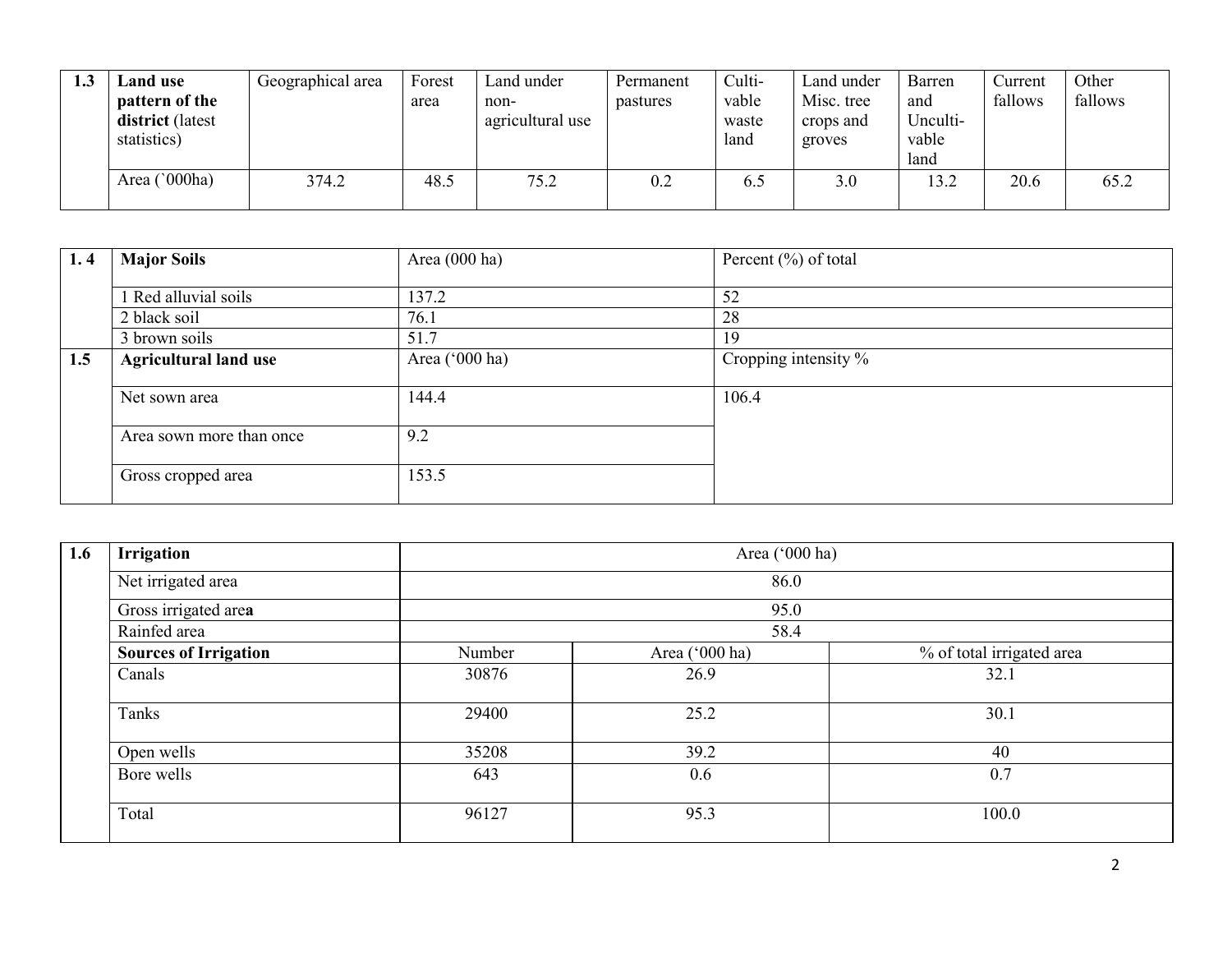| <b>Pumpsets</b>                  | 35361              |          |                   |
|----------------------------------|--------------------|----------|-------------------|
| Micro-irrigation                 |                    |          |                   |
| Groundwater availability and use | No. of blocks      | $%$ area | Quality of water  |
| Over exploited                   |                    | 23.0     | $84\%$ Good       |
| Critical                         |                    | 7.7      | 13% medium saline |
| Semi-critical                    |                    | 30.8     | $3\%$ saline      |
| Safe                             |                    | 38.5     |                   |
| Wastewater availability and use  | Data not available |          |                   |

Area under major field crops & horticulture etc. \*If break-up data (irrigated, rainfed) is not available, give total area

| <b>Major Field Crops cultivated</b>     |                          |               |                          | Area ('000 ha)    |                          |              |  |
|-----------------------------------------|--------------------------|---------------|--------------------------|-------------------|--------------------------|--------------|--|
|                                         |                          | <b>Kharif</b> |                          | Rabi              | <b>Summer</b>            | <b>Total</b> |  |
|                                         | <b>Irrigated</b>         | Rainfed       | <b>Irrigated</b>         | Rainfed           |                          |              |  |
| Paddy                                   | 62.4                     |               | 8.5                      | $\blacksquare$    | Ξ.                       | 71.0         |  |
| Sorghum                                 | $\blacksquare$           | 0.5           | $\overline{\phantom{a}}$ | 11.6              | $\blacksquare$           | 12.0         |  |
| Cotton                                  |                          |               |                          |                   |                          | 6.6          |  |
| Pearl millet                            | $\overline{\phantom{a}}$ | 1.0           | $\blacksquare$           | 4.7               | $\overline{\phantom{a}}$ | 5.7          |  |
| Sugarcane                               | 4.9                      |               |                          |                   |                          | 4.9          |  |
| Maize                                   | 1.0                      |               |                          | 3.4               |                          | 4.5          |  |
| Groundnut                               |                          |               |                          |                   |                          | 4.0          |  |
| Green gram                              |                          |               |                          |                   |                          | 1.5          |  |
| <b>Horticulture crops - Fruits</b>      |                          |               |                          | <b>Total area</b> |                          |              |  |
| Mango                                   |                          |               |                          | 5.8               |                          |              |  |
| Banana                                  |                          |               |                          | 2.7               |                          |              |  |
| Guava                                   |                          |               |                          | 0.8               |                          |              |  |
| Amla                                    |                          |               | 0.2                      |                   |                          |              |  |
| Tamarind                                |                          |               |                          | 1.4               |                          |              |  |
| <b>Horticultural crops - Vegetables</b> |                          |               |                          | <b>Total area</b> |                          |              |  |
| Chillies                                |                          |               |                          | 1.2               |                          |              |  |
| Tomato                                  |                          |               |                          | 0.4               |                          |              |  |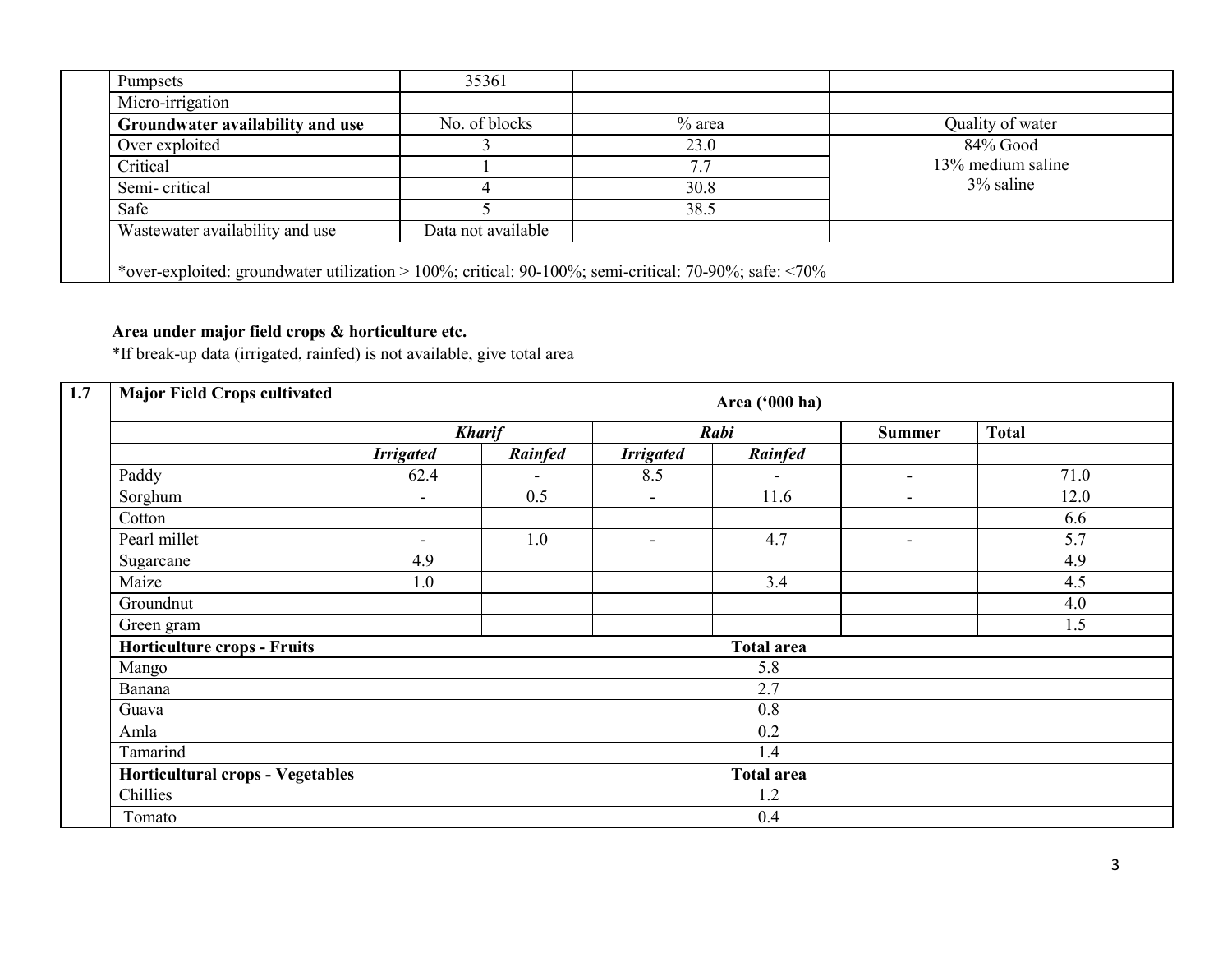| Onion                               | 0.5               |  |  |  |  |  |
|-------------------------------------|-------------------|--|--|--|--|--|
| <b>Brinjal</b>                      | 0.3               |  |  |  |  |  |
| Drumstick                           | 0.2               |  |  |  |  |  |
| Cluster bean                        | 0.2               |  |  |  |  |  |
| CO4, TCSH1, Morden                  |                   |  |  |  |  |  |
| Horticultural crops - Flowers       |                   |  |  |  |  |  |
| Jasmine                             | 1.1               |  |  |  |  |  |
| Rose                                | 0.1               |  |  |  |  |  |
| Tube rose                           | 0.1               |  |  |  |  |  |
| <b>Medicinal and Aromatic crops</b> | <b>Total area</b> |  |  |  |  |  |
| Acorus                              | $\sim$            |  |  |  |  |  |
| Katrazhai                           | $\sim$            |  |  |  |  |  |
| <b>Plantation and spice crops</b>   | <b>Total area</b> |  |  |  |  |  |
| Coconut                             | 10.6              |  |  |  |  |  |
| Coriander                           | 0.3               |  |  |  |  |  |

| 1.8 | <b>Livestock</b>                     | <b>Male ('000)</b> | Female ('000)      | <b>Total ('000)</b> |
|-----|--------------------------------------|--------------------|--------------------|---------------------|
|     | Non Descriptive Cattle(local low     | 27.3               | 51.9               | 79.2                |
|     | yielding)                            |                    |                    |                     |
|     | Cross bred cattle                    | 19.7               | 250.1              | 269.8               |
|     | Non descriptive Buffaloes (local low | 1.0                | 5.1                | 6.2                 |
|     | yielding)                            |                    |                    |                     |
|     | Graded buffaloes                     |                    |                    |                     |
|     | Goat                                 | 203.6              | 308.7              | 512.4               |
|     | Sheep                                | 179.7              | 258.6              | 438.3               |
|     | Others (Camel, Pig, Yak etc.,)       |                    |                    | 2.6                 |
|     | Commercial dairy farms (Number)      | $- -$              | $---$              | 142                 |
| 1.9 | Poultry                              | No. of farms       | Total No. of birds |                     |
|     |                                      |                    |                    |                     |
|     | Commercial                           | 58                 | 4,48,000           |                     |
|     | Backyard                             | 1,103              | 5,40,412           |                     |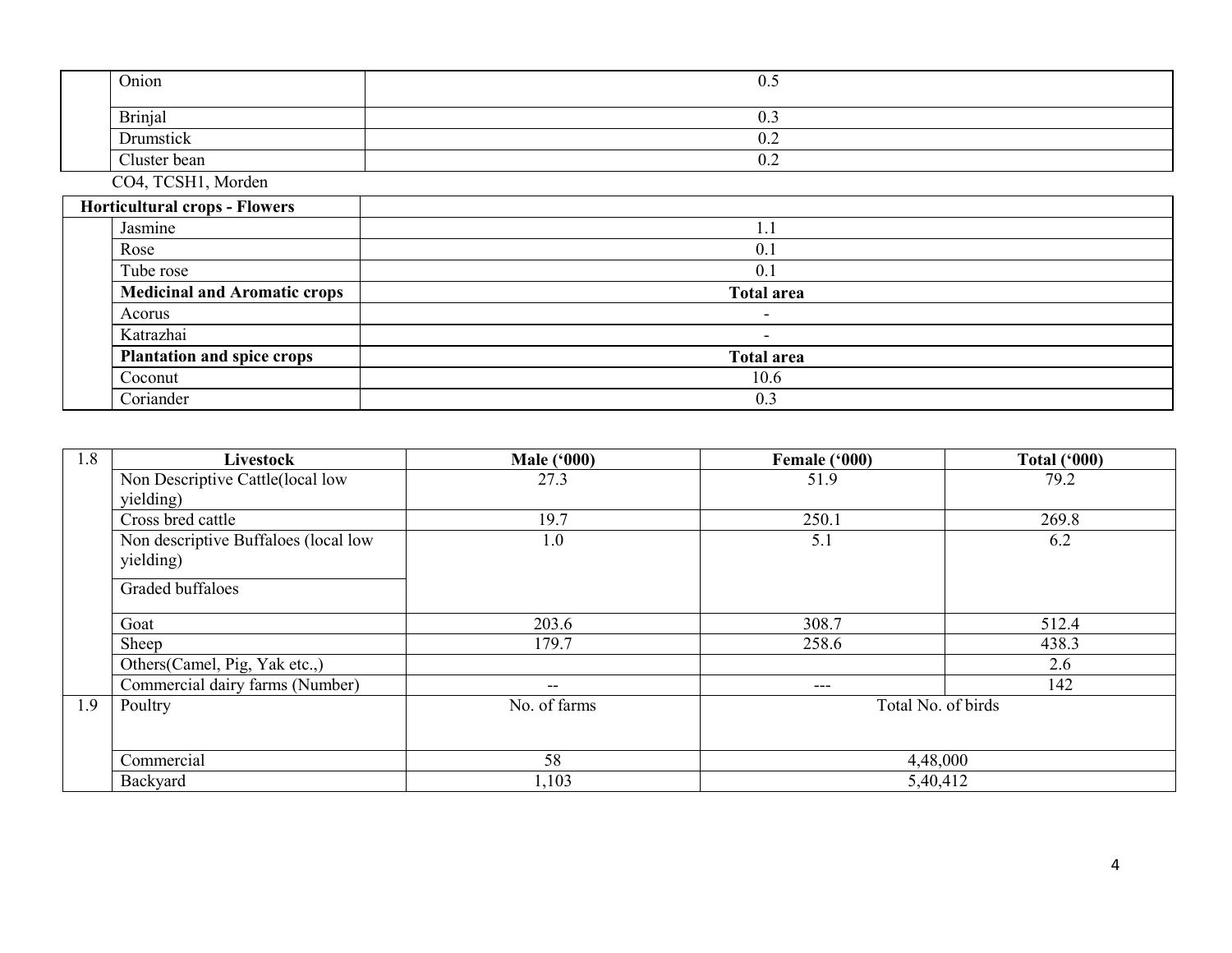|             | 1.10 Fisheries:                                             |                            |            |                   |                          |                        |                    |  |
|-------------|-------------------------------------------------------------|----------------------------|------------|-------------------|--------------------------|------------------------|--------------------|--|
| Capture     |                                                             |                            |            |                   |                          |                        |                    |  |
| Distr       | Marine (Data Source: Fisheries                              | No. of Fishermen           |            | <b>Boats</b>      |                          | <b>Nets</b>            | Storage facilities |  |
| ict         | Department)                                                 |                            |            |                   |                          |                        | (Ice plants etc.)  |  |
|             |                                                             |                            | Mechanized | Non-              | Mechanized               | Non-Mechanized         |                    |  |
|             |                                                             |                            |            | Mechanized        | (Trawl nets,             | (Shore Seines          |                    |  |
|             |                                                             |                            |            |                   | Gill nets)               | stake & trap nets)     |                    |  |
|             |                                                             |                            |            |                   |                          |                        |                    |  |
|             |                                                             |                            |            |                   |                          |                        |                    |  |
|             |                                                             | No. Farmer Owned Ponds     |            | No. of Reservoirs |                          | No. of Village tanks   |                    |  |
|             |                                                             |                            |            | 3                 |                          | 680                    |                    |  |
|             |                                                             |                            |            |                   |                          |                        |                    |  |
| $A_{\cdot}$ | Culture                                                     |                            |            |                   |                          |                        |                    |  |
|             |                                                             | Water Spread Area ('000ha) |            | Yield $(t/ha)$    |                          | Production ('000 tons) |                    |  |
|             | Brackish Water (Data Source: MPEDA<br>Fisheries Department) | --                         |            |                   | $\overline{\phantom{m}}$ |                        | --                 |  |
|             | Fresh Water (Data Source: Fisheries<br>Department)          | 40.6                       |            | $\blacksquare$    |                          | 1151.8                 |                    |  |
|             | Others                                                      | --                         |            |                   | $\overline{\phantom{m}}$ | $- -$                  |                    |  |

|            | <b>Production and</b>                                                             |                        | <b>Kharif</b>           | Rabi                  |                          | Summer                |                         | <b>Total</b>          |                      |
|------------|-----------------------------------------------------------------------------------|------------------------|-------------------------|-----------------------|--------------------------|-----------------------|-------------------------|-----------------------|----------------------|
|            | <b>Productivity of major</b><br>crops (Average of last 3)<br>years: 2006, 07, 08) | Production<br>(1000 t) | Productivity<br>(kg/ha) | Production<br>(000 t) | Productivit<br>y (kg/ha) | Production<br>(000 t) | Productivity<br>(kg/ha) | Production<br>(000 t) | Productivity (kg/ha) |
|            | Paddy                                                                             | 19.81                  | 3561                    | 207.13                | 3317                     | 7545                  | 2534                    | 234.4                 | 3137                 |
| $\sqrt{2}$ | Sorghum                                                                           | 0.70                   | 1422                    | 12.31                 | 1063                     |                       |                         | 13.01                 | 1242                 |
| 3          | Bajra                                                                             | .34                    | 1331                    | 5.44                  | 1160                     |                       |                         | 6.78                  | 1245                 |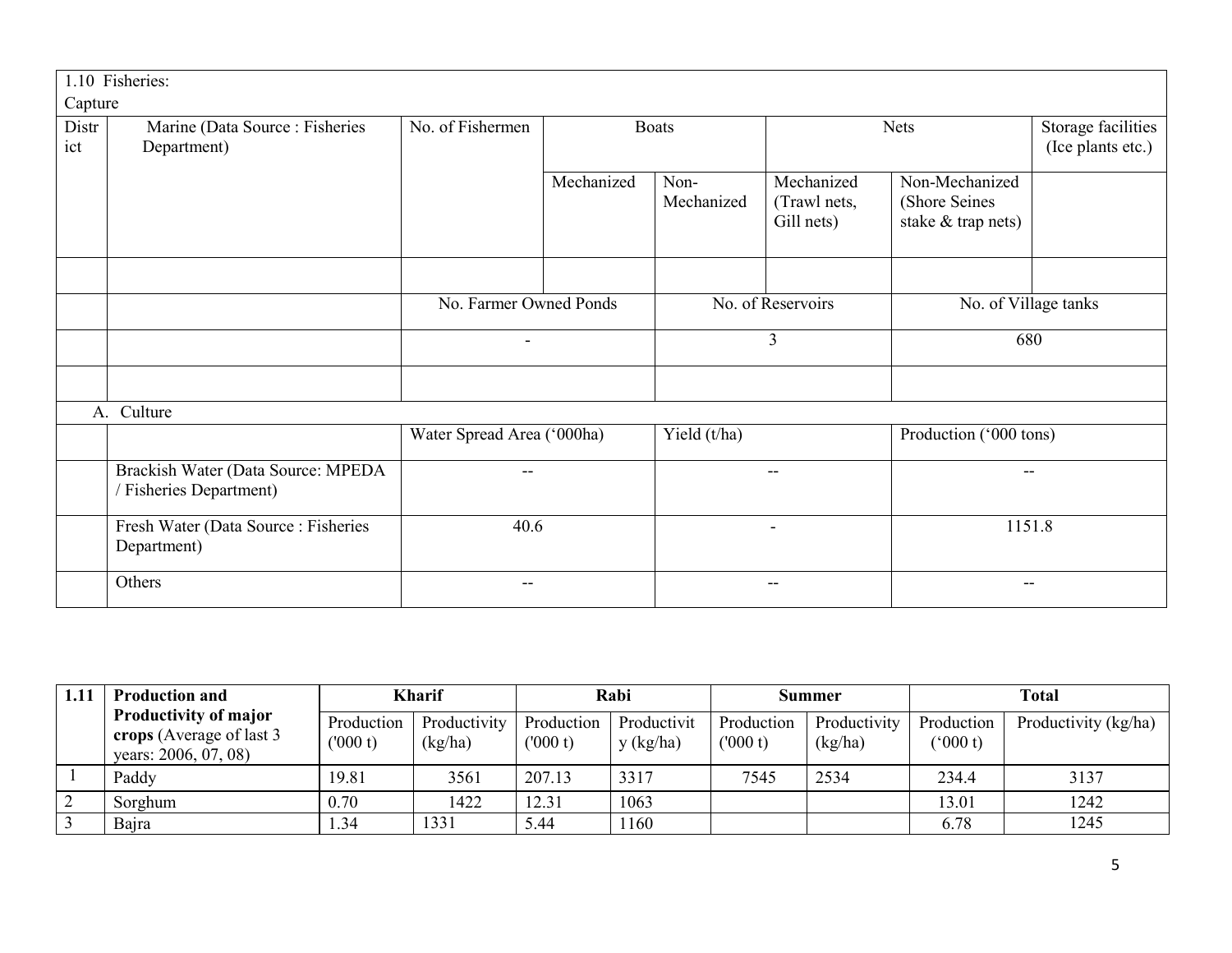| $\overline{4}$ | Maize                            |       |      | 1.68 | 1143 |  | 1.68  | 1143   |
|----------------|----------------------------------|-------|------|------|------|--|-------|--------|
| 5              | Green gram                       |       |      | 2.81 | 713  |  | 2.81  | 713    |
| 6              | Cotton (lint)                    | 4.98  | 355  | 8.75 | 185  |  | 13.73 | 270    |
| $\overline{7}$ | Sugarcane                        | 67.93 | 93t  |      |      |  | 67.93 | 93     |
| 8              | Groundnut                        | 4.45  | 1721 | 7.44 | 1534 |  | 11.89 | 1627   |
|                | Horticultural crops – fruits     |       |      |      |      |  |       |        |
| $\mathbf{1}$   | Mango                            |       |      |      |      |  | 3313  | 20493  |
| $\overline{2}$ | Banana                           |       |      |      |      |  | 47741 | 133292 |
| $\overline{3}$ | Guava                            |       |      |      |      |  | 13603 | 10828  |
| $\overline{4}$ | Tamarind                         |       |      |      |      |  | 3018  | 4228   |
|                | Horticultural crops - Vegetables |       |      |      |      |  |       |        |
|                | Chillies                         |       |      |      |      |  | 506   | 584    |
| $\overline{2}$ | Tomato                           |       |      |      |      |  | 35954 | 16035  |
| $\mathfrak{Z}$ | Onion                            |       |      |      |      |  | 12550 | 8402   |
| $\overline{4}$ | <b>Brinjal</b>                   |       |      |      |      |  | 10011 |        |

| 1.12 | Sowing window for 5 major      | Paddy                           | Sorghum               | Bajra                            | Sugarcane  | Cotton                                             |
|------|--------------------------------|---------------------------------|-----------------------|----------------------------------|------------|----------------------------------------------------|
|      | crops (start and end of sowing |                                 |                       |                                  |            |                                                    |
|      | period)                        |                                 |                       |                                  |            |                                                    |
|      | Kharif-Rainfed                 |                                 | week of June to       | week of June to                  | $- -$      | $- -$                                              |
|      |                                |                                 | $3rd$ week of June    | $3rd$ week of June               |            |                                                    |
|      | Kharif-Irrigated               | 1 <sup>st</sup> week of June to | $1st$ week of June to | $1st$ week of June to            | $- -$      | $- -$                                              |
|      |                                | $1st$ week of July              | $1st$ week of July    | $1st$ week of July               |            |                                                    |
|      | Rabi-Rainfed                   |                                 | $2nd$ to 4 th week of | $2nd$ to 4 <sup>th</sup> week of | --         | $2nd$ to 4 <sup>th</sup> week of                   |
|      |                                |                                 | October               | October                          |            | October                                            |
|      | Rabi-Irrigated                 | $1st$ to $4th$ week of          | $- -$                 | $- -$                            | December - | $\frac{1^{st}}{1^{st}}$ to 3 <sup>rd</sup> week of |
|      |                                | October                         |                       |                                  | January    | August                                             |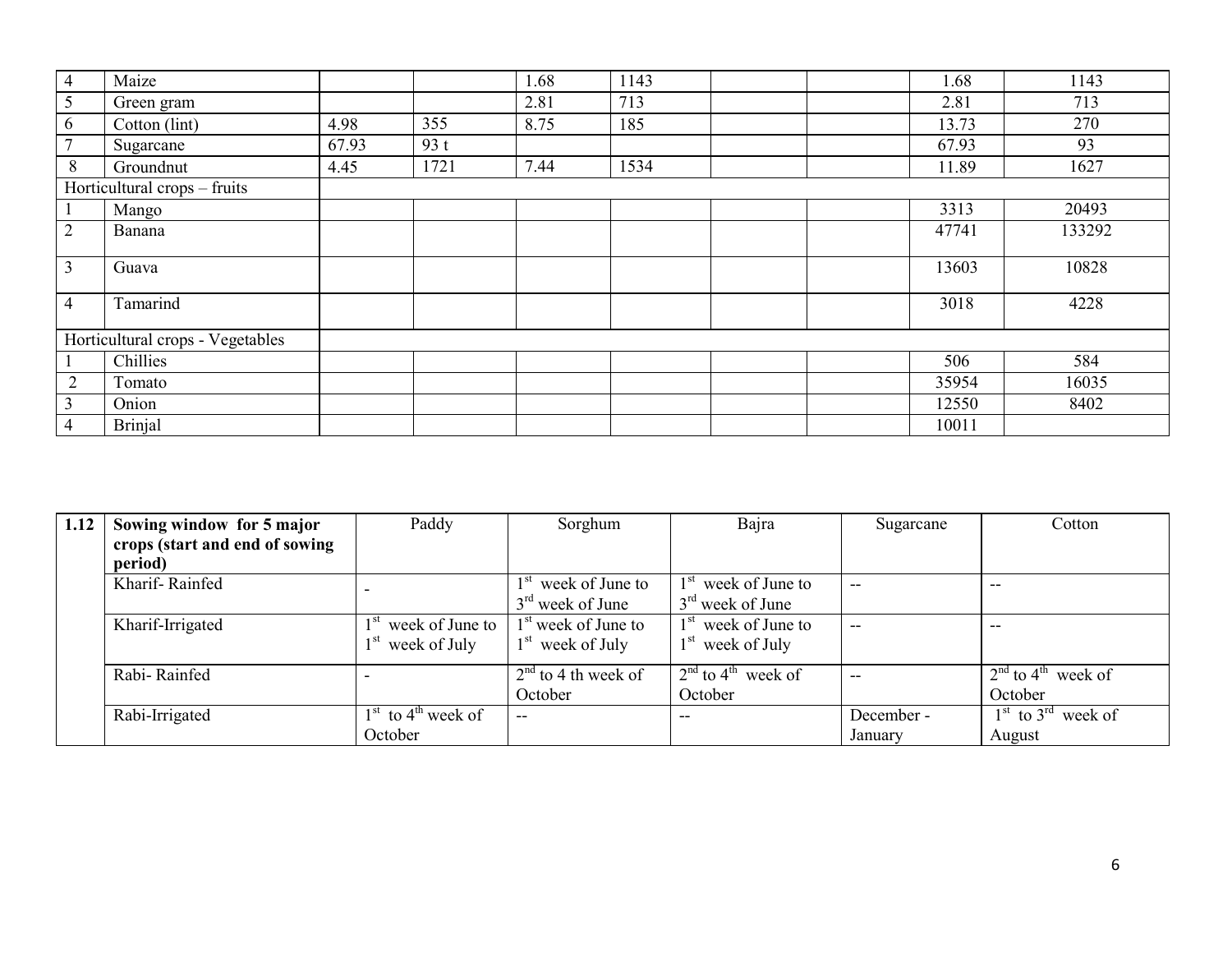| 1.13 | What is the major contingency the<br>district is prone to? (Tick mark and<br>mention years if known during the last<br>10 year period) | Regular | Occasional   | None |
|------|----------------------------------------------------------------------------------------------------------------------------------------|---------|--------------|------|
|      | Drought                                                                                                                                |         | $\checkmark$ |      |
|      | Flood                                                                                                                                  |         | $\checkmark$ |      |
|      | Cyclone                                                                                                                                |         | $\checkmark$ |      |
|      | Hail storm                                                                                                                             |         |              | ✔    |
|      | Heat wave                                                                                                                              |         |              | ✔    |
|      | Cold wave                                                                                                                              |         |              | ✔    |
|      | Frost                                                                                                                                  |         |              | ✔    |
|      | Sea water intrusion                                                                                                                    |         |              | ✔    |
|      | Pests and diseases<br>i)<br><b>Blast</b> in Paddy<br>ii)<br>YMV in Pulses<br>iii)<br>Leaf folder in Paddy                              | ✔       |              |      |

| 1.14 | Include Digital maps of the | Location map of district within State as Annexure I | Enclosed: Yes |
|------|-----------------------------|-----------------------------------------------------|---------------|
|      | district for                |                                                     |               |
|      |                             | Mean annual rainfall as Annexure 2                  | Enclosed: Yes |
|      |                             | Soil map as Annexure 3                              | Enclosed: Yes |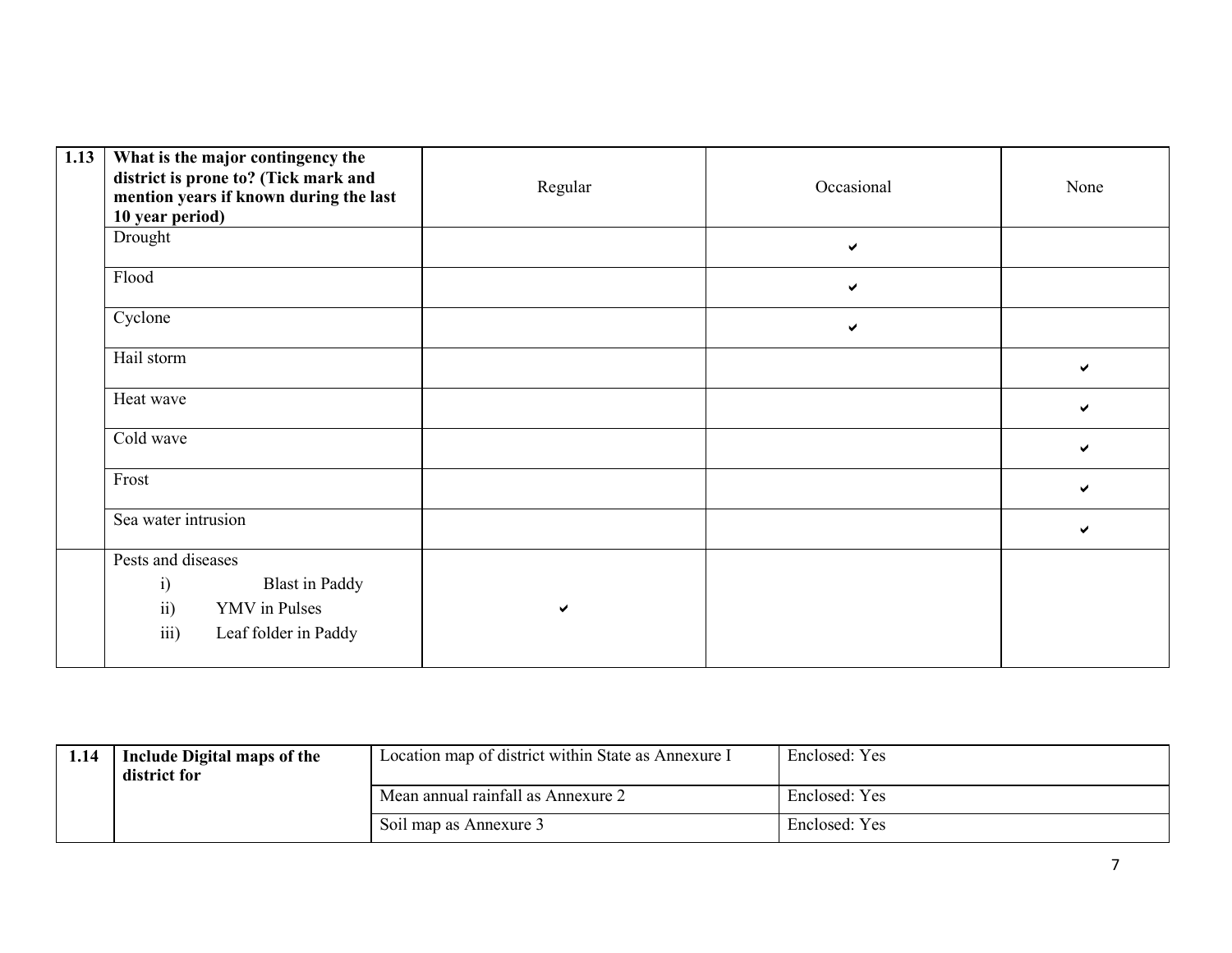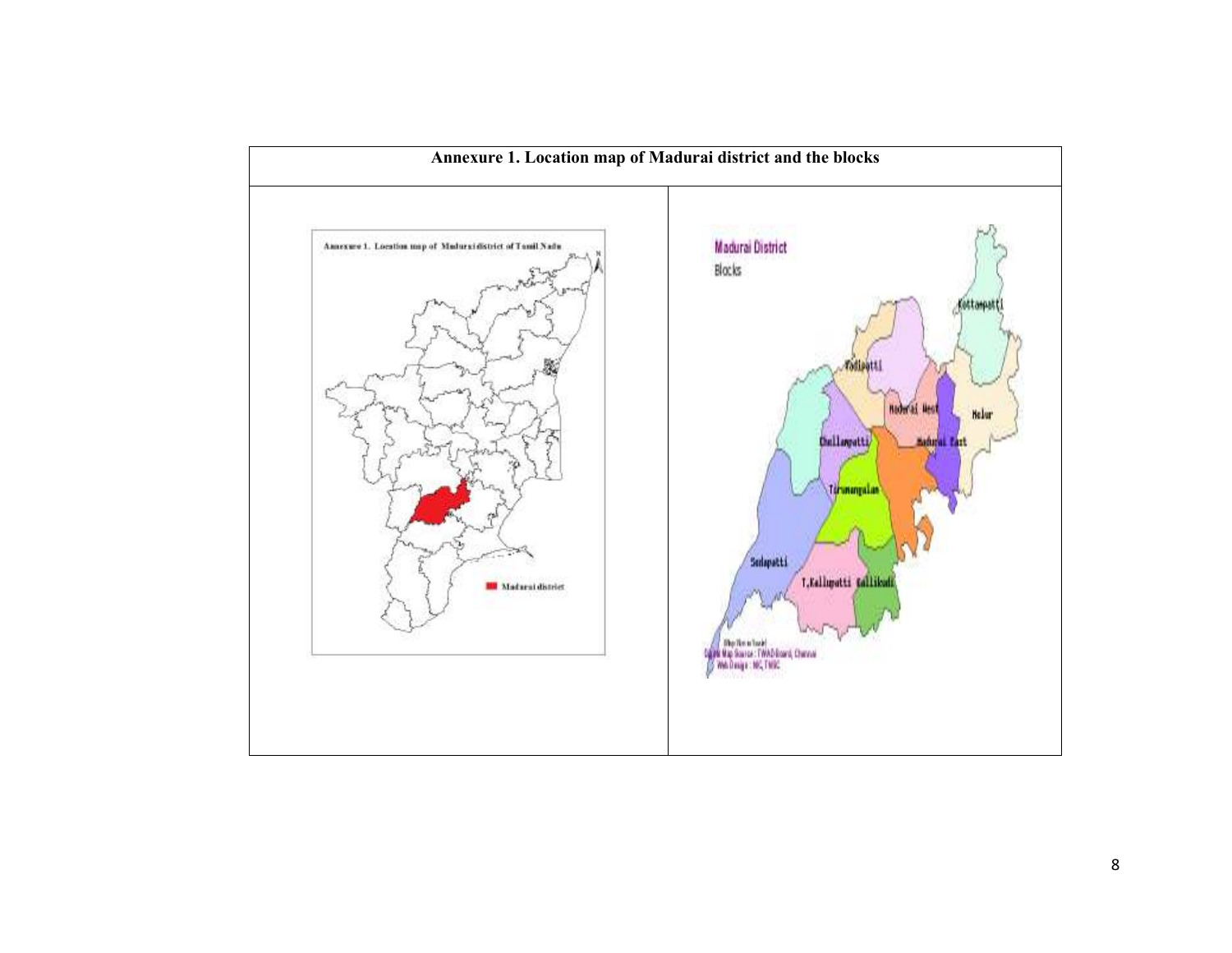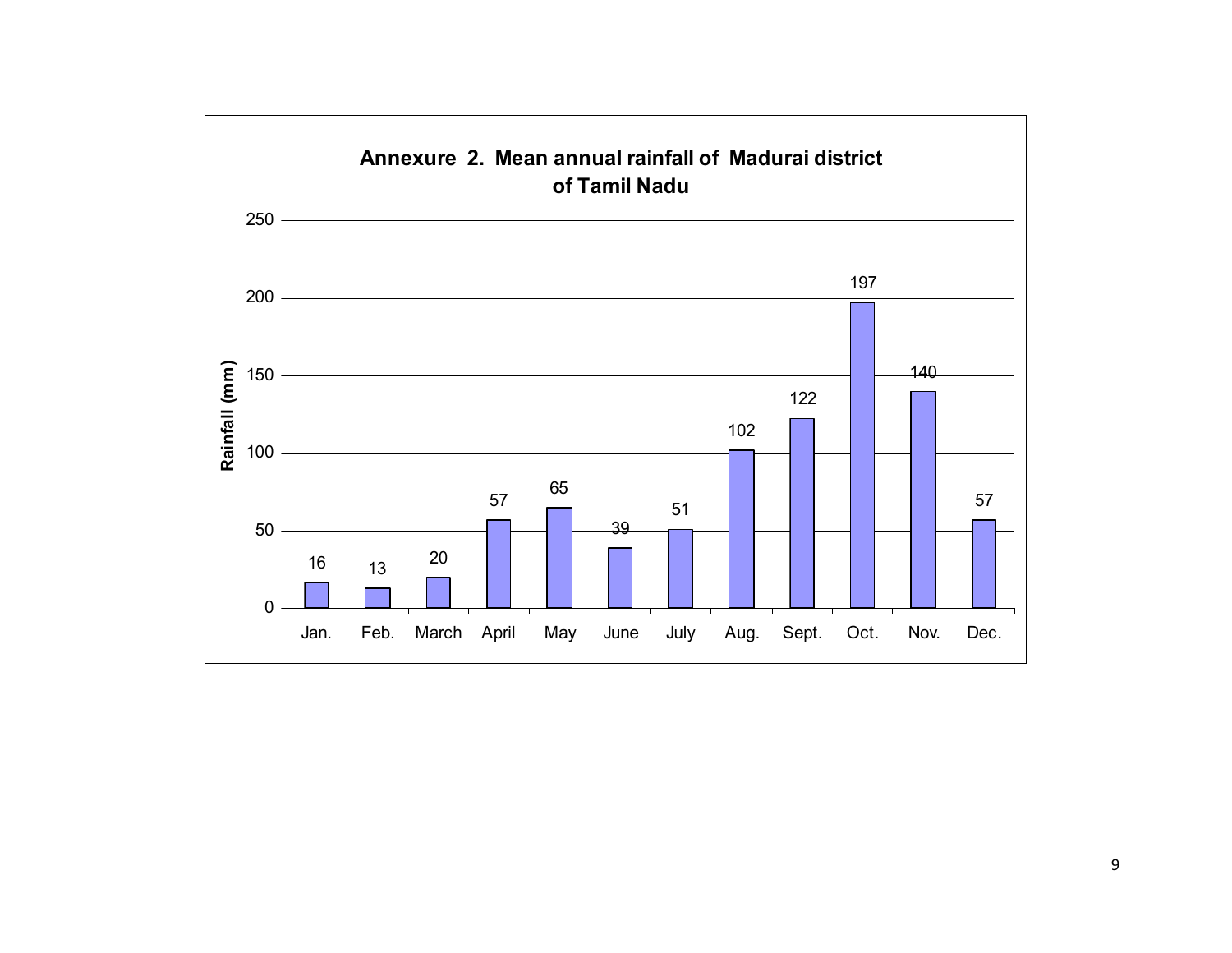#### Annexure 3. Soil map of Madurai district of Tamil Nadu

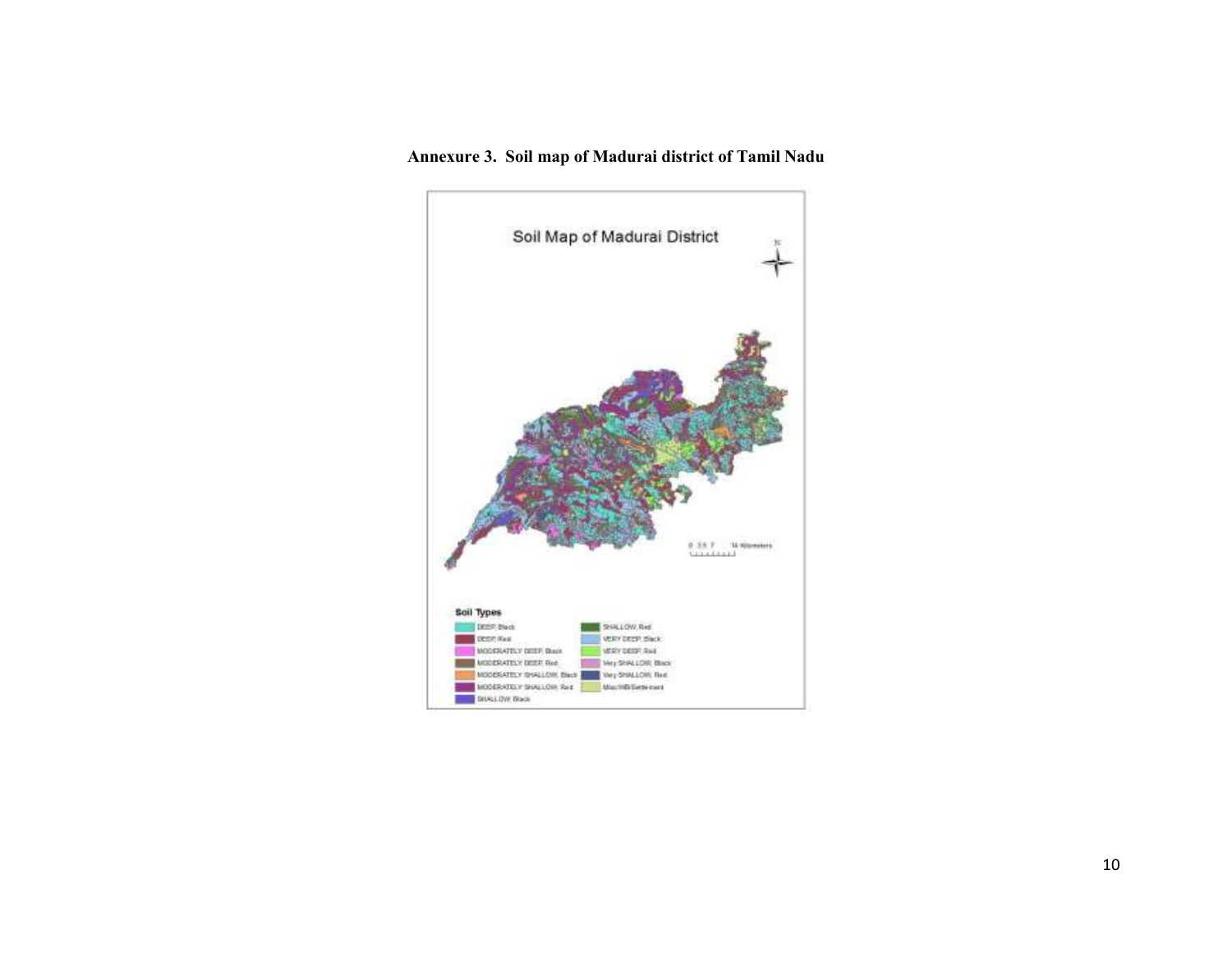## 2.0 Strategies for weather related contingencies

## 2.1 Drought

# 2.1.1 Rainfed situation

| <b>Condition</b>           |                                   |                       |                         | <b>Suggested Contingency measures</b>         |                   |
|----------------------------|-----------------------------------|-----------------------|-------------------------|-----------------------------------------------|-------------------|
| <b>Early season</b>        | <b>Major Farming</b><br>situation | Crop/cropping system  | Change in               | <b>Agronomic measures</b>                     | <b>Remarks</b> on |
| drought (delayed<br>onset) |                                   |                       | crop/cropping<br>system |                                               | Implementation    |
| Delay by 2 weeks           | Shallow / Deep                    | $Cottom + Black gram$ | No Change               | Seed hardening (2% KCl)                       |                   |
| (June $3^{rd}$ week)       | black soils                       | Sorghum + $c$ owpea   |                         | $5$ hr)                                       |                   |
|                            | Maize                             |                       |                         | with<br>Sowing<br>tractor<br>drawn seed drill |                   |
|                            |                                   | Pulses – Green gram   |                         | Sowing in BBF system                          |                   |
|                            |                                   | Black gram            |                         | Seed treatment (mix with                      |                   |
|                            |                                   | Redgram               |                         | wood ash)<br>Nursery Cotton var. KC           |                   |
|                            |                                   |                       |                         | 2, SVPR 2 / red gram                          |                   |
|                            |                                   |                       |                         | APK1, VBN 2,3                                 |                   |
|                            |                                   |                       |                         | Run-off harvesting                            |                   |
|                            |                                   |                       |                         | Contour sowing                                |                   |

| <b>Condition</b>                                  |                                   |                      |                                   | <b>Suggested Contingency measures</b> |                              |
|---------------------------------------------------|-----------------------------------|----------------------|-----------------------------------|---------------------------------------|------------------------------|
| <b>Early season</b><br>drought (delayed<br>onset) | <b>Major Farming</b><br>situation | Crop/cropping system | Change in crop/cropping<br>system | <b>Agronomic measures</b>             | Remarks on<br>Implementation |
| Delay by 4 weeks                                  | Shallow / deep                    | $Cottom + Blackgram$ | Pearl Millet CO7, Co Cu 9,        | Seed hardening                        | State Department of          |
| (July1 <sup>st</sup> week)                        | black soils                       | Sorghum + Cowpea     | Sunflower CO4, TCSH1,             | $(2\%$ KCl 5 hr)                      | Agriculture                  |
|                                                   |                                   |                      | Morden                            | Seed treatment                        |                              |
|                                                   |                                   | Maize                | CO MH <sub>5</sub>                |                                       |                              |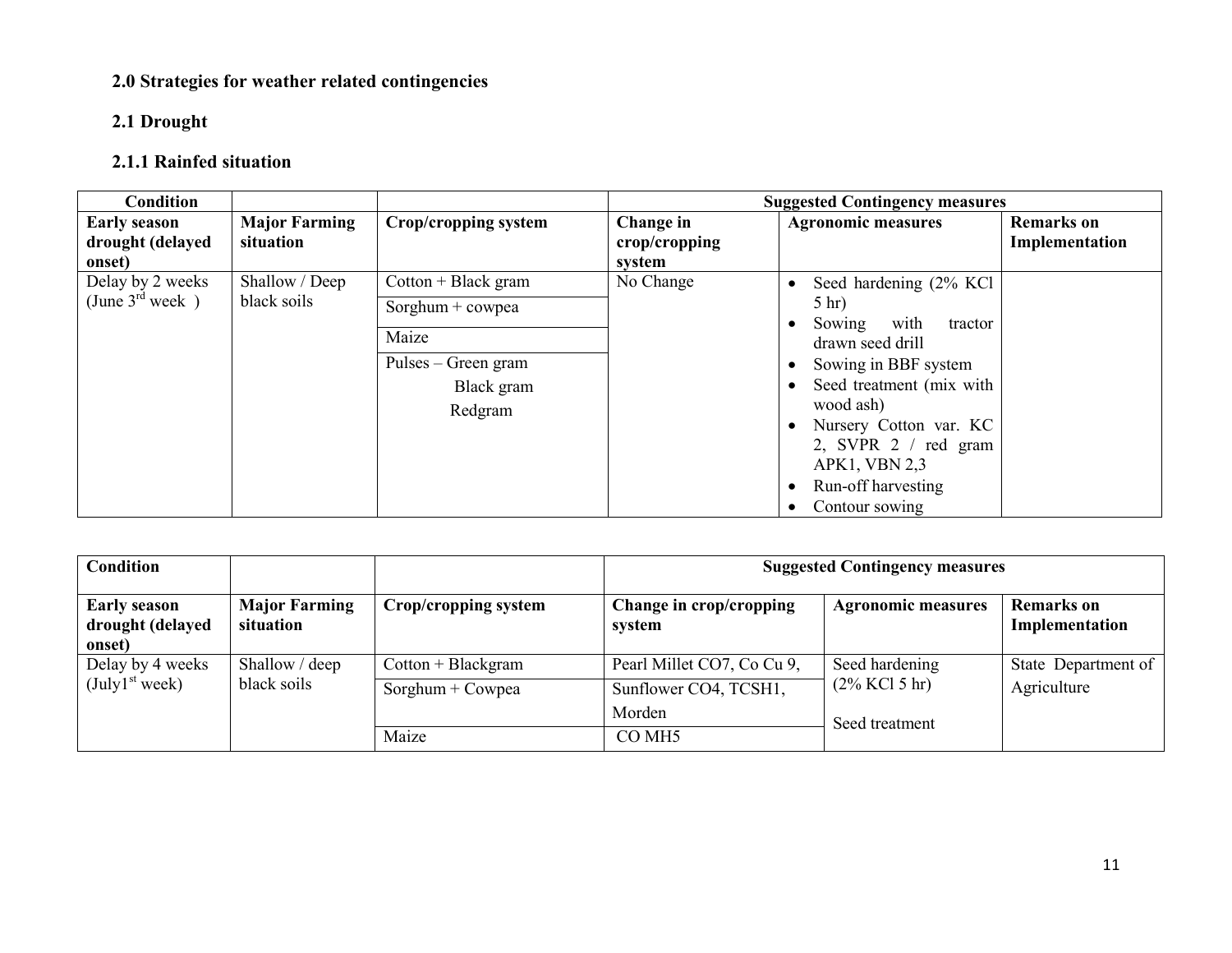|  | Pulses – Greengram | <b>VBN 1, VBN 2, VBN 3</b> |                                         |  |
|--|--------------------|----------------------------|-----------------------------------------|--|
|  | Blackgram          |                            | Sowing with seed drill                  |  |
|  | Redgram            |                            | Moisture conservation<br>measures (BBF) |  |
|  |                    |                            | Cotton / Red gram<br>portray nursery    |  |
|  |                    |                            | Run-off harvesting                      |  |
|  |                    |                            | Seed treatment (mix<br>with wood ash)   |  |

| <b>Condition</b>                                   |                                   |                                 |                                   | <b>Suggested Contingency measures</b>                                           |                                    |
|----------------------------------------------------|-----------------------------------|---------------------------------|-----------------------------------|---------------------------------------------------------------------------------|------------------------------------|
| <b>Early season</b><br>drought (delayed<br>onset)  | <b>Major Farming</b><br>situation | Crop/cropping system            | Change in<br>crop/cropping system | <b>Agronomic measures</b>                                                       | Remarks on<br>Implementation       |
| Delay by 6<br>weeks (July $3^{\text{rd}}$<br>week) | Shallow / deep<br>black soils     | $Cottom + Blackgram$            | Pearl millet CO-7, Co<br>$Cu-9$ , | • Seed hardening<br>• $(2\%$ KCl 12 hr)                                         | State Department of<br>Agriculture |
|                                                    |                                   | Sorghum + Cowpea                | Sunflower CO4, TCSH1              | • Seed treatment<br>$\bullet$ (biofert. &<br>bioagents)                         |                                    |
|                                                    |                                   | Maize                           | Coriander CO6                     | • Seed drill sowing<br>• Moisture<br>conservation<br>$\bullet$ (contour sowing) |                                    |
|                                                    |                                   | Pulses - Greengram<br>Blackgram | Minor millets                     |                                                                                 |                                    |
|                                                    |                                   | Redgram                         |                                   |                                                                                 |                                    |

| <b>Condition</b>                        |                                   |                      | <b>Suggested Contingency measures</b> |                           |                              |
|-----------------------------------------|-----------------------------------|----------------------|---------------------------------------|---------------------------|------------------------------|
| <b>Early season</b><br>drought (delayed | <b>Major Farming</b><br>situation | Crop/cropping system | Change in crop/cropping<br>svstem     | <b>Agronomic measures</b> | Remarks on<br>Implementation |
| onset)                                  |                                   |                      |                                       |                           |                              |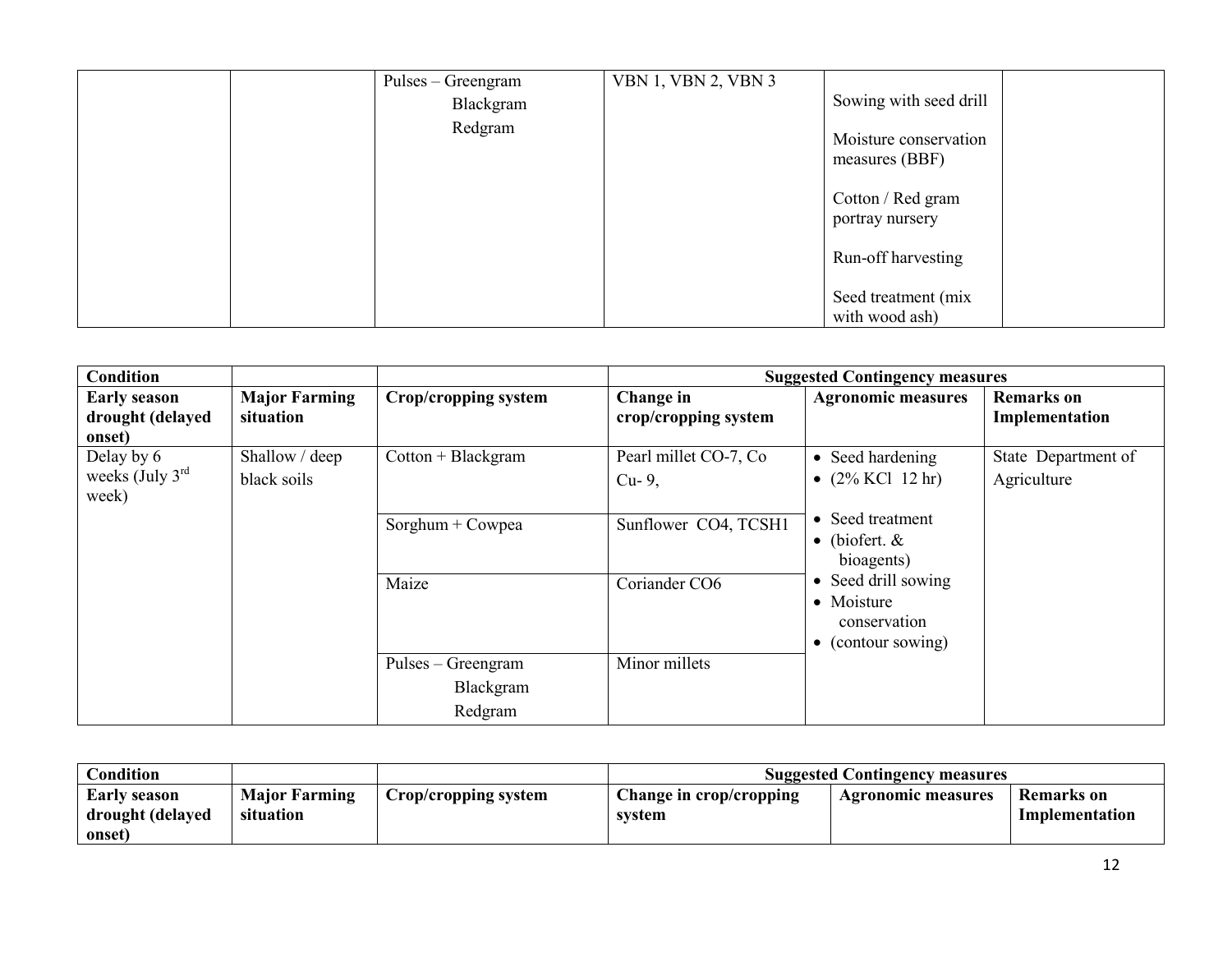| <b>Condition</b>                                  |                                   |                                              |                                            | <b>Suggested Contingency measures</b>                                                                                                         |                                     |
|---------------------------------------------------|-----------------------------------|----------------------------------------------|--------------------------------------------|-----------------------------------------------------------------------------------------------------------------------------------------------|-------------------------------------|
| <b>Early season</b><br>drought (delayed<br>onset) | <b>Major Farming</b><br>situation | Crop/cropping system                         | Change in crop/cropping<br>system          | <b>Agronomic measures</b>                                                                                                                     | <b>Remarks</b> on<br>Implementation |
| Delay by 8 weeks                                  | Shallow / Deep                    | $Cottom + Blackgram$                         | Bajra CO-7, Co Cu 9,                       | • Seed hardening                                                                                                                              | State Department                    |
| (August $1st$ week)                               | Black soils                       | Sorghum + Cowpea                             | Sun flower CO-4, TCSH1,<br>Modern          | • $(2\%$ KCl 12 hr)<br>• Seed treatment<br>• Biofert. $& bio agents$<br>• Seed drill sowing<br>• Moisture<br>conservation<br>• Contour sowing | of Agriculture                      |
|                                                   |                                   | Maize                                        | Bengal Gram/Horse gram<br>CO-2, CO-3, CO-4 |                                                                                                                                               |                                     |
|                                                   |                                   | Pulses – Green gram<br>Black gram<br>Redgram | Senna KLI-1                                |                                                                                                                                               |                                     |

| <b>Condition</b>   |                |                      |                            | <b>Suggested Contingency measures</b> |                  |
|--------------------|----------------|----------------------|----------------------------|---------------------------------------|------------------|
| Early season       | Major Farming  | Crop/cropping system | Crop management            | Soil management                       | Remarks on       |
| drought (Normal    | situation      |                      |                            |                                       | Implementation   |
| onset, followed by | Shallow / deep | $Cottom + Blackgram$ | Gap filling                | Sowing in BBF method                  | State Department |
| 15-20 days dry     | black soils    |                      |                            |                                       | of Agriculture   |
| spell after sowing |                |                      |                            |                                       |                  |
| leading to poor    |                |                      |                            | Mulch application                     |                  |
| germination/crop   |                |                      |                            |                                       |                  |
| stand etc.)        |                |                      |                            |                                       |                  |
|                    |                |                      |                            | Vertical mulching                     |                  |
|                    |                |                      |                            |                                       |                  |
|                    |                | Sorghum + Cowpea     | Thinning                   |                                       |                  |
|                    |                |                      |                            |                                       |                  |
|                    |                | Maize + Greengram    | Severe condition re-sowing |                                       |                  |
|                    |                |                      |                            |                                       |                  |
|                    |                |                      |                            |                                       |                  |
|                    |                | Pulses               | Raising Cotton/Redgram in  |                                       |                  |
|                    |                |                      | nursery                    |                                       |                  |
|                    |                |                      | Contour sowing             |                                       |                  |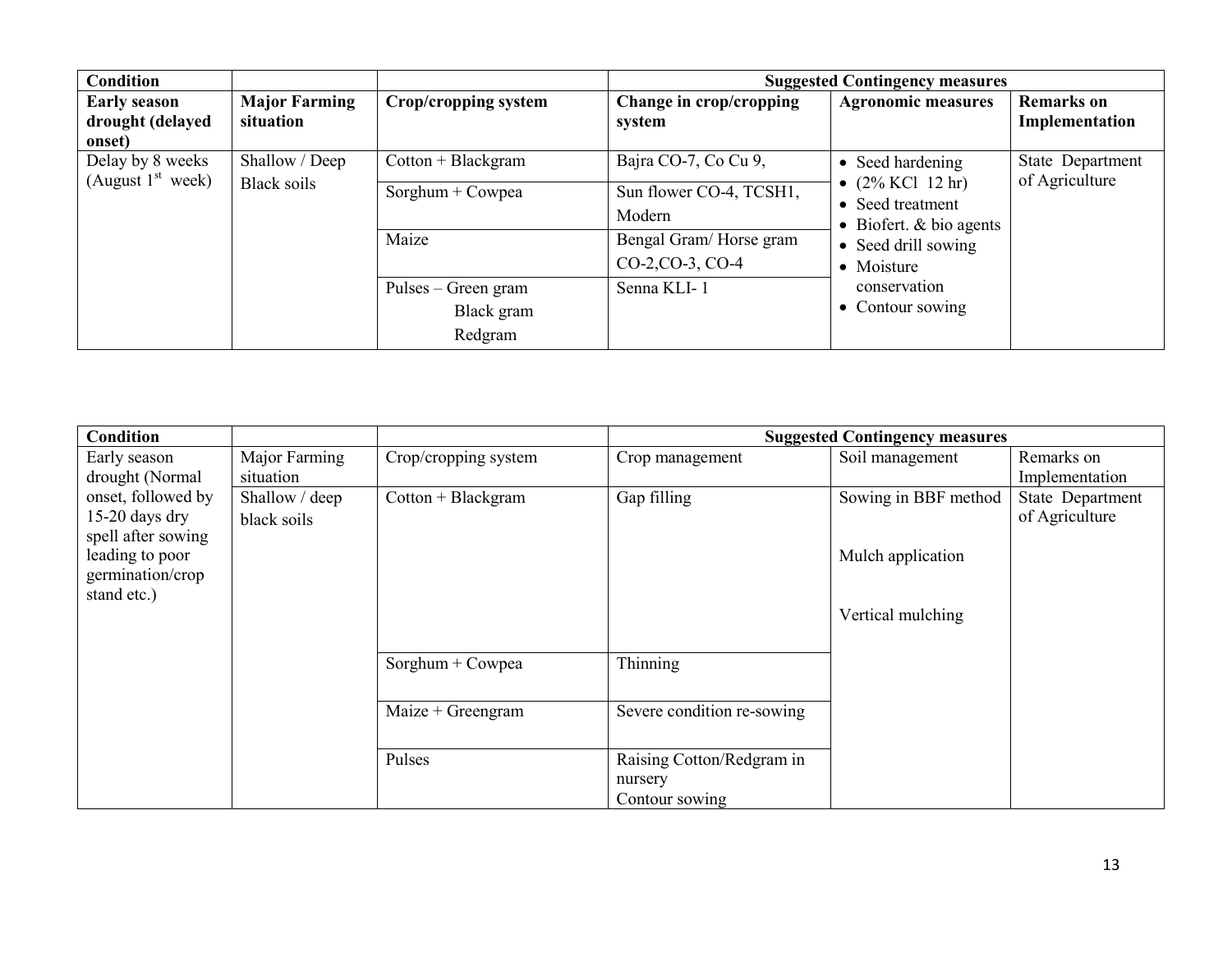| <b>Condition</b>                          |                                   |                       |                                                                         | <b>Suggested Contingency measures</b> |                                     |
|-------------------------------------------|-----------------------------------|-----------------------|-------------------------------------------------------------------------|---------------------------------------|-------------------------------------|
| Mid season<br>drought (long dry<br>spell) | <b>Major Farming</b><br>situation | Crop/cropping system  | Crop management                                                         | Soil management                       | <b>Remarks</b> on<br>Implementation |
| At vegetative stage                       | Shallow / deep<br>black soils     | $Cottom + Black gram$ | Alternate rows can be<br>removed                                        | Soil mulching<br>Vertical mulching    | State Department<br>of Agriculture  |
|                                           |                                   | Sorghum + Cowpea      | Mulch application                                                       | Contour sowing                        |                                     |
|                                           |                                   | Maize + Greengram     | Cotton / Redgram raising<br>portray nursery for gap filling             |                                       |                                     |
|                                           |                                   | Pulses                | Foliar nutrition spray<br>1% urea, 1% DAP,<br>1% KCl Spray All 19:19:19 |                                       |                                     |

| <b>Condition</b>                          |                                   |                                                                  |                                                                               | <b>Suggested Contingency measures</b> |                                     |
|-------------------------------------------|-----------------------------------|------------------------------------------------------------------|-------------------------------------------------------------------------------|---------------------------------------|-------------------------------------|
| Mid season<br>drought (long dry<br>spell) | <b>Major Farming</b><br>situation | Crop/cropping system                                             | Crop management                                                               | Soil management                       | <b>Remarks</b> on<br>Implementation |
| At reproductive<br>stage                  | Shallow / deep<br>black soils     | $Cottom + Black gram$<br>Sorghum + Cowpea<br>Maize $+$ Greengram | Harvest at physiological<br>maturity<br>Spray 1% KCl water<br>1% Kaolin spray | Dust mulching<br>Waste mulching       | State Department<br>of Agriculture  |
|                                           |                                   | Pulses                                                           |                                                                               |                                       |                                     |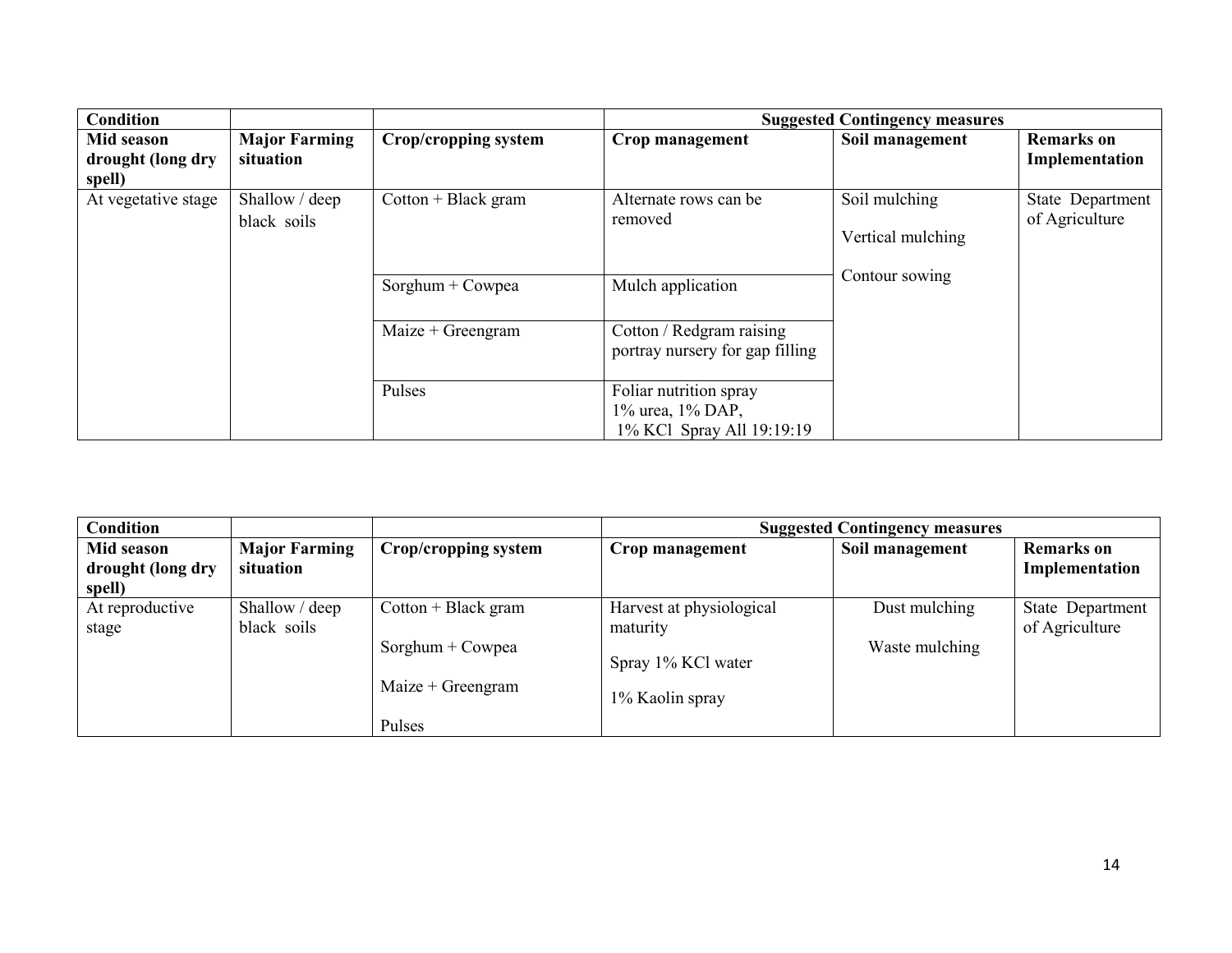| Condition       |                      |                      |                             | <b>Suggested Contingency measures</b> |                   |
|-----------------|----------------------|----------------------|-----------------------------|---------------------------------------|-------------------|
| <b>Terminal</b> | <b>Major Farming</b> | Crop/cropping system | Crop management             | Soil management                       | <b>Remarks</b> on |
| drought         | situation            |                      |                             |                                       | Implementation    |
|                 | Shallow / deep       | $Cottom + Blackgram$ | Harvest at physiological    |                                       | State Department  |
|                 | black soils          | Sorghum + Cowpea     | maturity                    |                                       | of Agriculture    |
|                 |                      |                      | Spraying growth regulator / |                                       |                   |
|                 |                      | Maize $+$ Green gram |                             |                                       |                   |
|                 |                      |                      | 1% NaCl to hasten maturity  |                                       |                   |
|                 |                      | Pulses               |                             |                                       |                   |

## 2.1.2 Irrigated situation

| Condition                        |                      |                                               | <b>Suggested Contingency measures</b>      |                           |                   |
|----------------------------------|----------------------|-----------------------------------------------|--------------------------------------------|---------------------------|-------------------|
|                                  | <b>Major Farming</b> | Crop/cropping system                          | Change in crop/cropping                    | <b>Agronomic measures</b> | <b>Remarks</b> on |
|                                  | situation            |                                               | system                                     |                           | Implementation    |
| Delayed/limited                  |                      | Clayey loam soils $\vert$ Rice – Rice – Pulse | Green manure – Rice                        | SRI methods of rice       | State Department  |
| release of water                 |                      |                                               | (short duration)                           | cultivation               | of Agriculture    |
| in canals due to<br>low rainfall |                      | Sugarcane                                     | Sugarcane<br>(Subsurface drip fertigation) | Drip fertigation          |                   |
|                                  |                      | Vegetables                                    | Vegetables (drip fertigation)              |                           |                   |

| Condition                                          |                      | <b>Suggested Contingency measures</b> |                                     |                  |                                    |
|----------------------------------------------------|----------------------|---------------------------------------|-------------------------------------|------------------|------------------------------------|
|                                                    | <b>Major Farming</b> | Crop/cropping system                  | Change in crop/cropping             | Agronomic        | <b>Remarks</b> on                  |
|                                                    | situation            |                                       | system                              | measures         | Implementation                     |
| Non release of<br>water in canals<br>under delayed | Clayey loam soils    | $Rice - Rice - Pulse$                 | Green manure – Rice<br>Maize (drip) | Daincha, Sunhemp | State Department of<br>Agriculture |
| onset of<br>monsoon in<br>catchment                |                      | Sugarcane<br>Vegetables               | Pulses<br>Vegetable (drip)          | Drip fertigation |                                    |
|                                                    |                      |                                       |                                     |                  |                                    |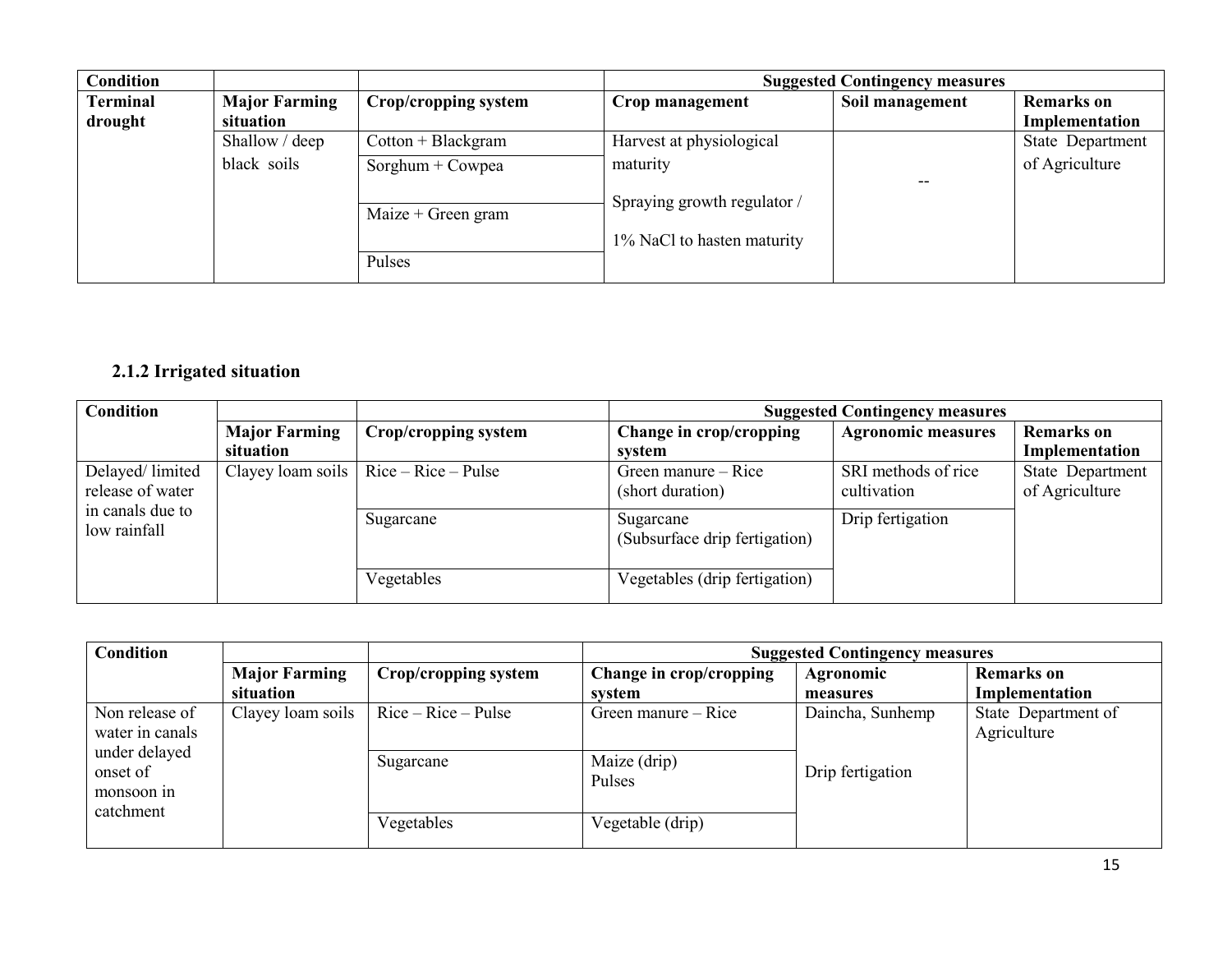| <b>Condition</b>                             |                      |                      | <b>Suggested Contingency measures</b> |                                                |                     |
|----------------------------------------------|----------------------|----------------------|---------------------------------------|------------------------------------------------|---------------------|
|                                              | <b>Major Farming</b> | Crop/cropping system | Change in crop/cropping               | Agronomic                                      | <b>Remarks</b> on   |
|                                              | situation            |                      | system                                | measures                                       | Implementation      |
| Lack of inflows                              | Clayey loam soils    | Rice-Rice-Pulse      | Green gram                            | Short duration pulses                          | State Department of |
| into tanks due to                            |                      |                      | Black gram                            | $Cottom - pro tray$                            | Agriculture         |
| insufficient<br>/delayed onset of<br>monsoon | Sugarcane            |                      | Maize<br>Sun flower / cotton          | nursery<br>Vegetables $-$<br>precision farming |                     |
|                                              |                      | Vegetables           | Vegetables (drip irrigation)          |                                                |                     |

| <b>Condition</b>                |                                   |                      | <b>Suggested Contingency measures</b> |                                      |                                     |
|---------------------------------|-----------------------------------|----------------------|---------------------------------------|--------------------------------------|-------------------------------------|
|                                 | <b>Major Farming</b><br>situation | Crop/cropping system | Change in crop/cropping<br>system     | Agronomic<br>measures                | <b>Remarks</b> on<br>Implementation |
| Insufficient<br>groundwater     | Garden land                       | Vegetables           | Vegetables in precision<br>farming    | Micro-irrigation                     | State Department of<br>Agriculture  |
| recharge due to<br>low rainfall |                                   | Cotton               |                                       | Drip fertigation                     |                                     |
|                                 | Red loam soils                    | Jasmine              |                                       | Run-off harvesting $\&$<br>recycling |                                     |

#### 2.2 Unusual rains (untimely, unseasonal etc) (for both rainfed and irrigated situations)

| <b>Condition</b>                                                     |                         |                        | <b>Suggested contingency measure</b> |              |
|----------------------------------------------------------------------|-------------------------|------------------------|--------------------------------------|--------------|
| Continuous high rainfall in a short<br>span leading to water logging | <b>Vegetative stage</b> | <b>Flowering stage</b> | Crop maturity stage                  | Post harvest |
| Paddy /<br>Vegetables                                                | Provide drainage        | Provide drainage       | $\overline{\phantom{m}}$             | Spray NaCl   |
| Heavy rainfall with high speed winds in<br>a short span              |                         |                        |                                      |              |
| Outbreak of pests and diseases due to<br>unseasonal rains            |                         |                        |                                      |              |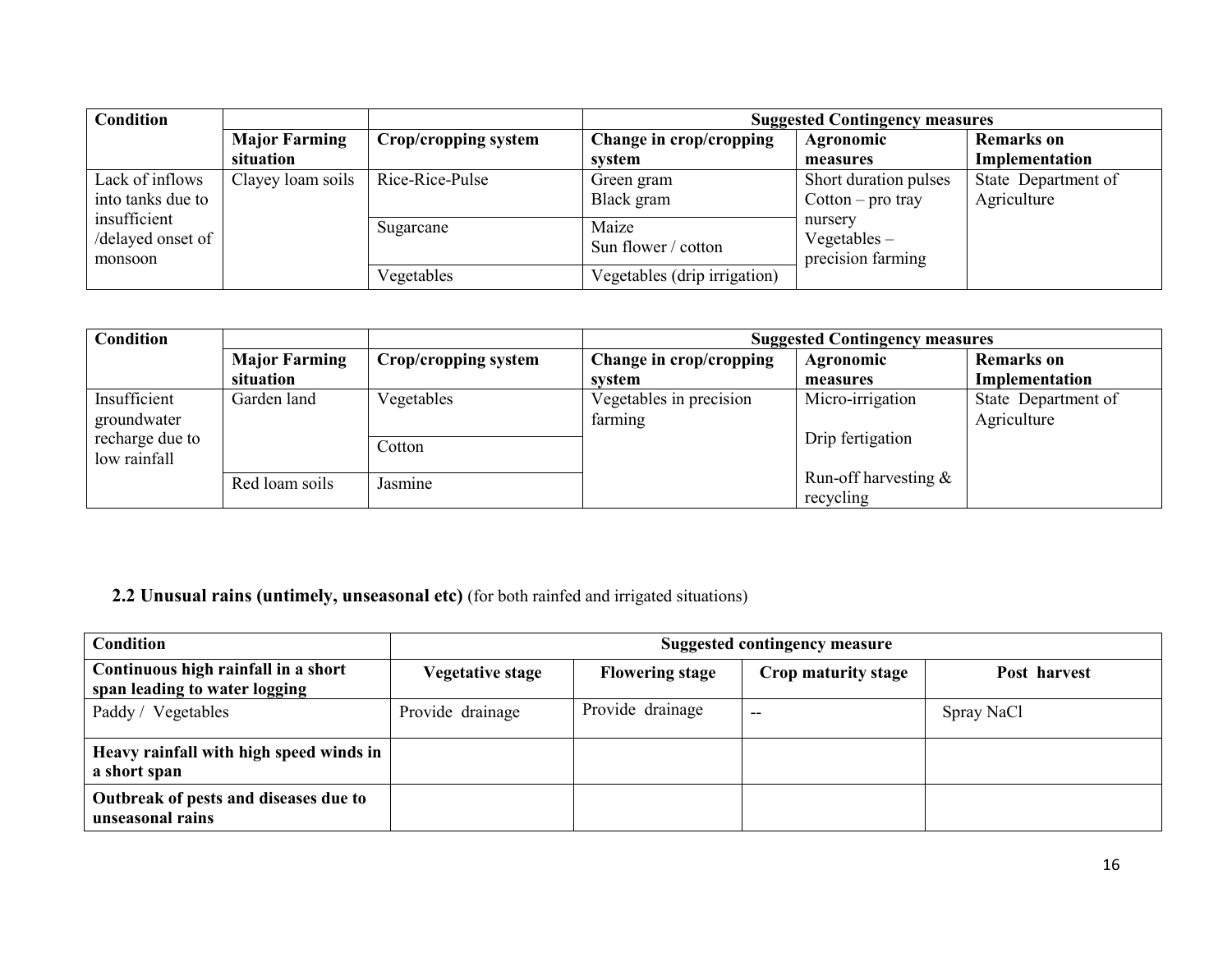# 2.3 Floods -

| <b>Condition</b>                                       | Transient water logging/ partial inundation and Continuous submergence for more than 2 days                                           |                                                                                                                                       |                                                                                                                                                           |                                                                                                       |  |
|--------------------------------------------------------|---------------------------------------------------------------------------------------------------------------------------------------|---------------------------------------------------------------------------------------------------------------------------------------|-----------------------------------------------------------------------------------------------------------------------------------------------------------|-------------------------------------------------------------------------------------------------------|--|
|                                                        | <b>Suggested contingency measure</b>                                                                                                  |                                                                                                                                       |                                                                                                                                                           |                                                                                                       |  |
|                                                        | Seedling / nursery stage                                                                                                              | <b>Vegetative stage</b>                                                                                                               | <b>Reproductive stage</b>                                                                                                                                 | At harvest                                                                                            |  |
| Cotton                                                 | To drain out the excess water at<br>the earliest by farming drainage<br>channels if there is a gradient<br>and if not by using motors | To drain out the excess water at<br>the earliest by farming drainage<br>channels if there is a gradient<br>and if not by using motors | To drain out the excess water at the<br>by farming<br>earliest<br>drainage<br>channels if there is a gradient and if<br>by<br>not<br>using<br>motors<br>5 | Kapas picking should be done<br>carefully<br>to<br>prevent<br>admixtures with waste plant<br>material |  |
|                                                        | Take up the gap filling at the<br>earliest                                                                                            | Inter cultivate at optimum field<br>moisture condition                                                                                | To spray $KNO_3$ 1 % or water<br>soluble fertilizers like 19-19-19, 20-                                                                                   |                                                                                                       |  |
| Inter cultivate at optimum field<br>moisture condition | Apply 20 kg $N + 10$ kg K /ha<br>after draining excess water                                                                          | 20-20, 21-21-21 at 1% to support<br>nutrition                                                                                         |                                                                                                                                                           |                                                                                                       |  |
|                                                        | Apply 20 kg $N + 10$ kg K /ha<br>after draining excess water                                                                          | To spray $KNO_3$ 1 % or water<br>soluble fertilizers like 19-19-19,                                                                   | Take up plant protection measures<br>against possible pests and disease<br>incidence                                                                      |                                                                                                       |  |
|                                                        | To spray $KNO_3$ 1 % or water<br>soluble fertilizers like 19-19-19,                                                                   | 20-20-20, 21-21-21 at 1% to<br>support nutrition                                                                                      |                                                                                                                                                           |                                                                                                       |  |
|                                                        | 20-20-20, 21-21-21 at 1% to<br>support nutrition                                                                                      | Spray of micronutrients two<br>times at 7-10 days interval                                                                            |                                                                                                                                                           |                                                                                                       |  |
|                                                        | Take<br>up plant protection<br>measures against possible pests<br>and disease incidence                                               | Take up plant protection<br>measures against possible pests<br>and disease incidence                                                  |                                                                                                                                                           |                                                                                                       |  |
|                                                        | Select short duration hybrids                                                                                                         |                                                                                                                                       |                                                                                                                                                           |                                                                                                       |  |
|                                                        | Adopt closer spacing of 90X45<br>or 90X30 cm                                                                                          |                                                                                                                                       |                                                                                                                                                           |                                                                                                       |  |
| Blackgram                                              | To drain out the excess water at To drain out the excess water at<br>the earliest                                                     | the earliest                                                                                                                          | To drain out the excess water at the<br>earliest                                                                                                          | Drain out the excess water at<br>the earliest                                                         |  |
|                                                        | Take up the gap filling at the<br>earliest                                                                                            | Takeup weed control either<br>mechanically<br>through<br><b>or</b>                                                                    | Apply 4-5 kg N/acre after draining<br>excess water                                                                                                        | Harvest the crop after the<br>fields are dried up                                                     |  |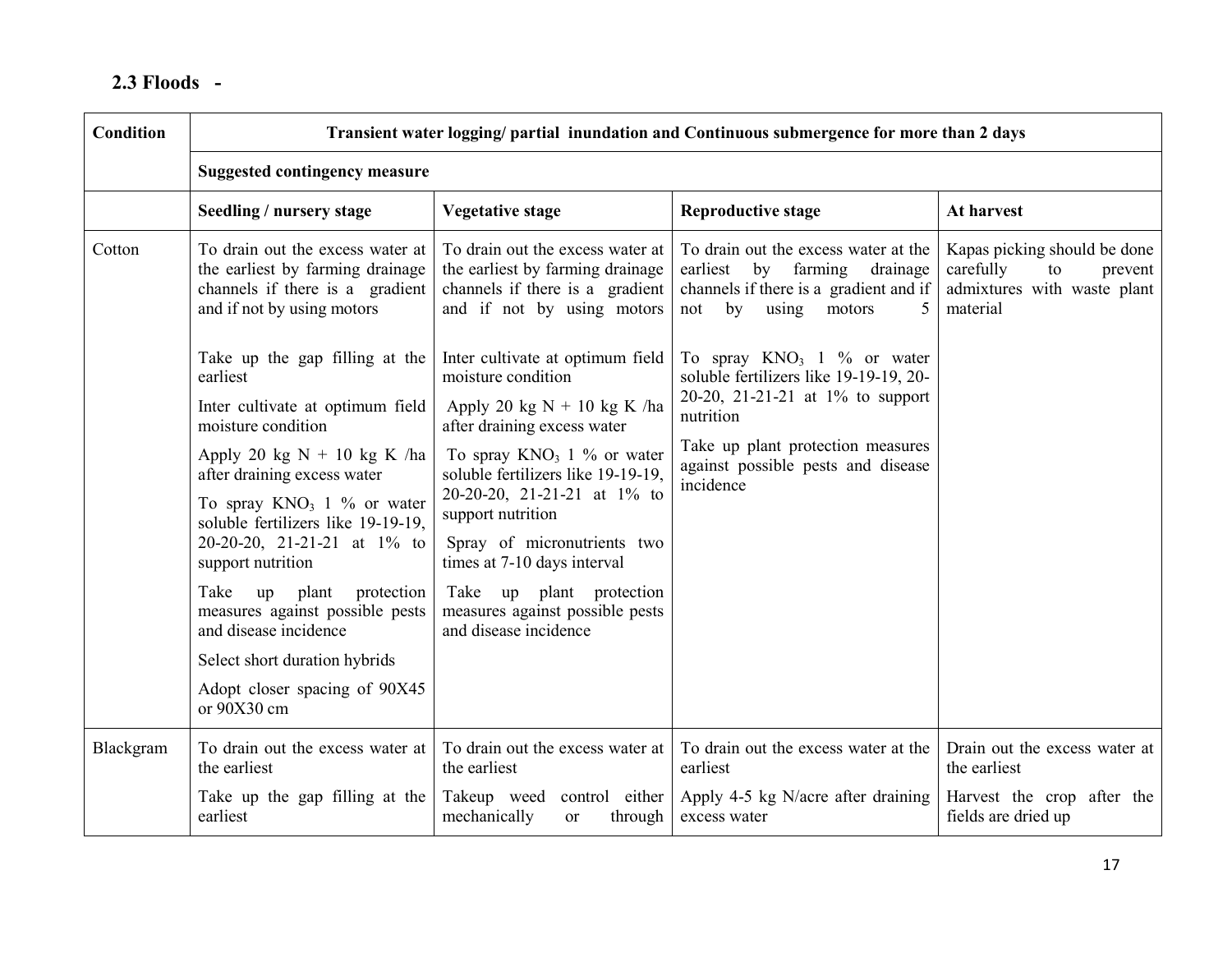|              | Takeup weed<br>control either<br>mechanically<br>through<br>or<br>weedicides<br>Apply 4-5 kg N/acre after<br>draining excess water<br>Take<br>plant<br>protection<br>up<br>measures against possible pests<br>and disease incidence | weedicides<br>Apply 4-5 kg N/acre after<br>draining excess water<br>To spray $KNO_3$ 1 % or water<br>soluble fertilizers like 19-19-19,<br>20-20-20, 21-21-21 at 1% to<br>support nutrition<br>protection<br>Take<br>up plant<br>measures against possible pests<br>and disease incidence | To spray $KNO_3$ 1 % or water<br>soluble fertilizers like 19-19-19, 20-<br>20-20, 21-21-21 at 1% to support<br>nutrition<br>Take up plant protection measures<br>against possible pests and disease<br>incidence |                                                           |
|--------------|-------------------------------------------------------------------------------------------------------------------------------------------------------------------------------------------------------------------------------------|-------------------------------------------------------------------------------------------------------------------------------------------------------------------------------------------------------------------------------------------------------------------------------------------|------------------------------------------------------------------------------------------------------------------------------------------------------------------------------------------------------------------|-----------------------------------------------------------|
| Maize        | To drain out the excess water at<br>the earliest                                                                                                                                                                                    | To drain out the excess water at<br>the earliest                                                                                                                                                                                                                                          | To drain out the excess water at the<br>earliest                                                                                                                                                                 | To drain out the excess water<br>at the earliest          |
|              | Takeup weed<br>control either<br>mechanically<br>through<br>or<br>weedicides                                                                                                                                                        | Takeup weed control either<br>mechanically<br>through<br><sub>or</sub><br>weedicides                                                                                                                                                                                                      | Take up plant protection measures<br>against possible pests and disease<br>incidence                                                                                                                             | Cob picking to be done after<br>they are dried fully      |
|              | Intercultivation and earthing up<br>to be done                                                                                                                                                                                      | Intercultivation and earthing up<br>to be done                                                                                                                                                                                                                                            |                                                                                                                                                                                                                  |                                                           |
|              | Apply 20 kg $N + 10$ kg K /acre<br>after draining excess water                                                                                                                                                                      | Apply 20 kg $N + 10$ kg K /acre<br>after draining excess water                                                                                                                                                                                                                            |                                                                                                                                                                                                                  |                                                           |
|              | Take<br>up<br>plant<br>protection<br>measures against possible pests<br>and disease incidence                                                                                                                                       | Take<br>up plant protection<br>measures against possible pests<br>and disease incidence                                                                                                                                                                                                   |                                                                                                                                                                                                                  |                                                           |
| Horticulture |                                                                                                                                                                                                                                     |                                                                                                                                                                                                                                                                                           |                                                                                                                                                                                                                  |                                                           |
|              | <b>Horticulture crops - Fruits</b>                                                                                                                                                                                                  |                                                                                                                                                                                                                                                                                           |                                                                                                                                                                                                                  |                                                           |
| Banana       |                                                                                                                                                                                                                                     | • Drain the excess water as<br>soon as possible                                                                                                                                                                                                                                           | • Drain the excess water as soon as<br>possible                                                                                                                                                                  | • Drain the excess water as<br>soon as possible.          |
|              |                                                                                                                                                                                                                                     | • Spray 1% KNO3 or Urea 2%<br>solution 2-3 times.                                                                                                                                                                                                                                         | • Spray 1% KNO3 or Urea 2%<br>solution 2-3 times.                                                                                                                                                                | • Harvest the mature bunches<br>as soon as possible.      |
|              |                                                                                                                                                                                                                                     | • Topdressing of booster dose<br>of 80 g MOP + 100 g Urea<br>per plant in two to three splits                                                                                                                                                                                             | • Stake the plants with bamboos to<br>prevent further lodging.                                                                                                                                                   | • use ripening chambers for<br>quick and uniform ripening |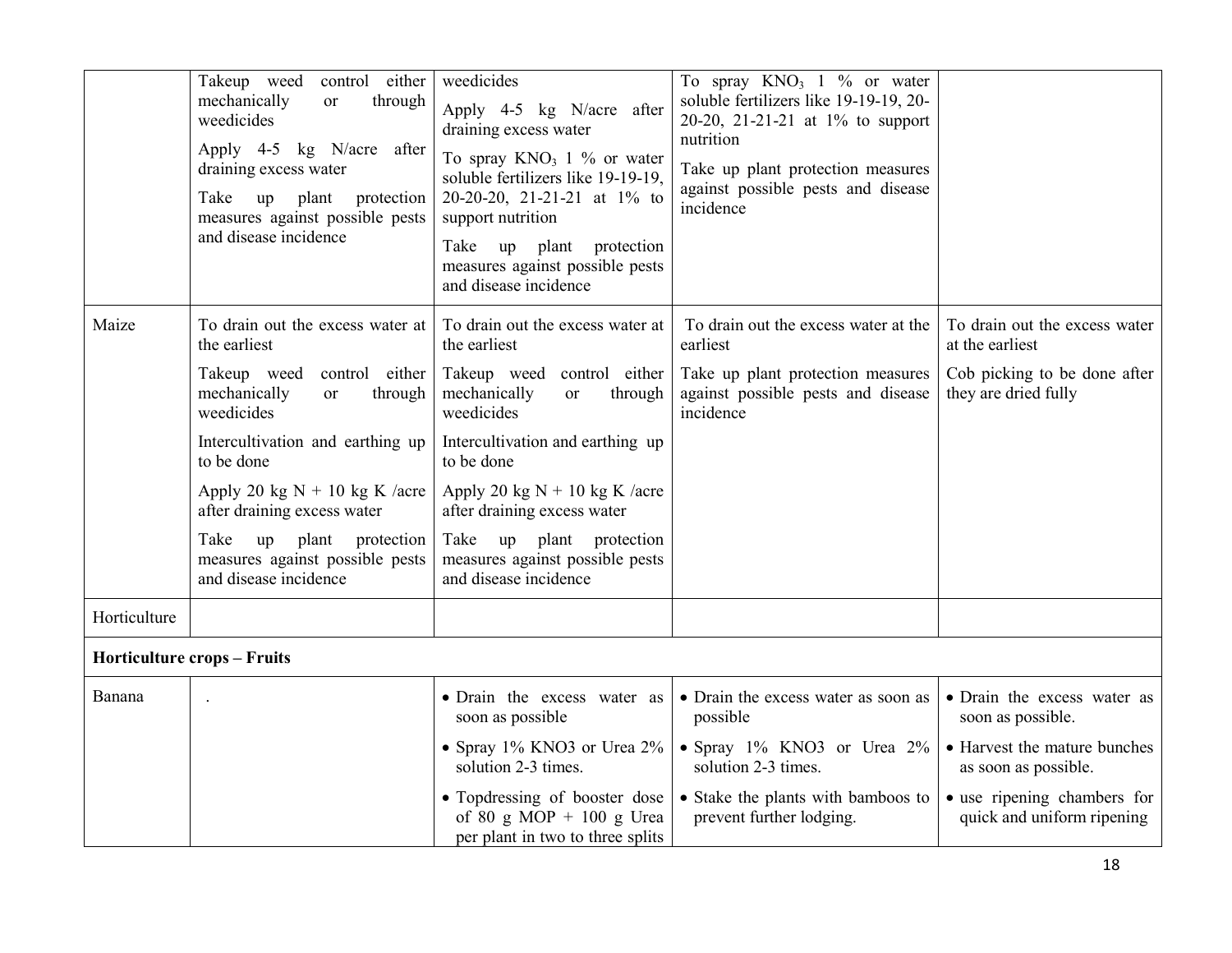|                |                                                                                                      | at monthly intervals.<br>• If the age the plant is more<br>than three months and less<br>than seven months allow one<br>sword sucker for ratoon and<br>fertilization<br>take<br>up<br>monthly intervals for four<br>months.                                                                                           | at                                                                                                                                                                                       | • Store the harvested bunches<br>in well ventilated place<br>temporarily before it can be<br>marketed.<br>• Market the fruits as soon as<br>possible.                                                                                                                                                                                                       |
|----------------|------------------------------------------------------------------------------------------------------|-----------------------------------------------------------------------------------------------------------------------------------------------------------------------------------------------------------------------------------------------------------------------------------------------------------------------|------------------------------------------------------------------------------------------------------------------------------------------------------------------------------------------|-------------------------------------------------------------------------------------------------------------------------------------------------------------------------------------------------------------------------------------------------------------------------------------------------------------------------------------------------------------|
| Mango          | • Drain the excess water as soon<br>as possible<br>• Spray 1% KNO3 or Urea 2%<br>solution 2-3 times. | • Drain the excess water as<br>soon as possible<br>• Spray $1\%$ KNO3 or Urea $2\%$<br>solution 2-3 times.                                                                                                                                                                                                            | • Drain the excess water as soon as  <br>possible<br>• Spray 1% KNO3 or Urea 2%<br>solution 2-3 times.                                                                                   |                                                                                                                                                                                                                                                                                                                                                             |
|                | Horticulture crops vegetables                                                                        |                                                                                                                                                                                                                                                                                                                       |                                                                                                                                                                                          |                                                                                                                                                                                                                                                                                                                                                             |
| Chillies       | · Drain the excess water as<br>soon as possible                                                      | · Drain the excess water as<br>soon as possible<br>• Spray Urea 2% solution 2-3<br>times.<br>• Topdressing of booster dose<br>of 15 kg MOP + 30 kg Urea<br>per acre as soon as possible.<br>• Gap filling may be taken up<br>if the plants are two weeks<br>old and sowing window is<br>still available for the crop. | • Drain the excess water as soon<br>as possible<br>• Spray Urea 2% solution 2-3<br>times.<br>• Topdressing of booster dose of<br>15 kg MOP + 30 kg Urea per<br>acre as soon as possible. | • Drain the excess water as soon as<br>possible.<br>• Dry the pods on concrete floor/<br>tarpaulins.<br>• Spray any drying oil after the<br>pods are free from surface<br>moisture for quick drying.<br>• Use poly house solar driers for<br>quick drying<br>• Remove the pest and disease<br>infected pods.<br>• Market the produce as soon as<br>possible |
| <b>Brinjal</b> | · Drain the excess water as<br>soon as possible                                                      | · Drain the excess water as<br>soon as possible                                                                                                                                                                                                                                                                       | • Drain the excess water as soon<br>as possible<br>• Spray Urea 2% solution 2-3   • Spray Urea 2% solution once.                                                                         | • Drain the excess water as soon as<br>possible.<br>• Harvest the mature produce as                                                                                                                                                                                                                                                                         |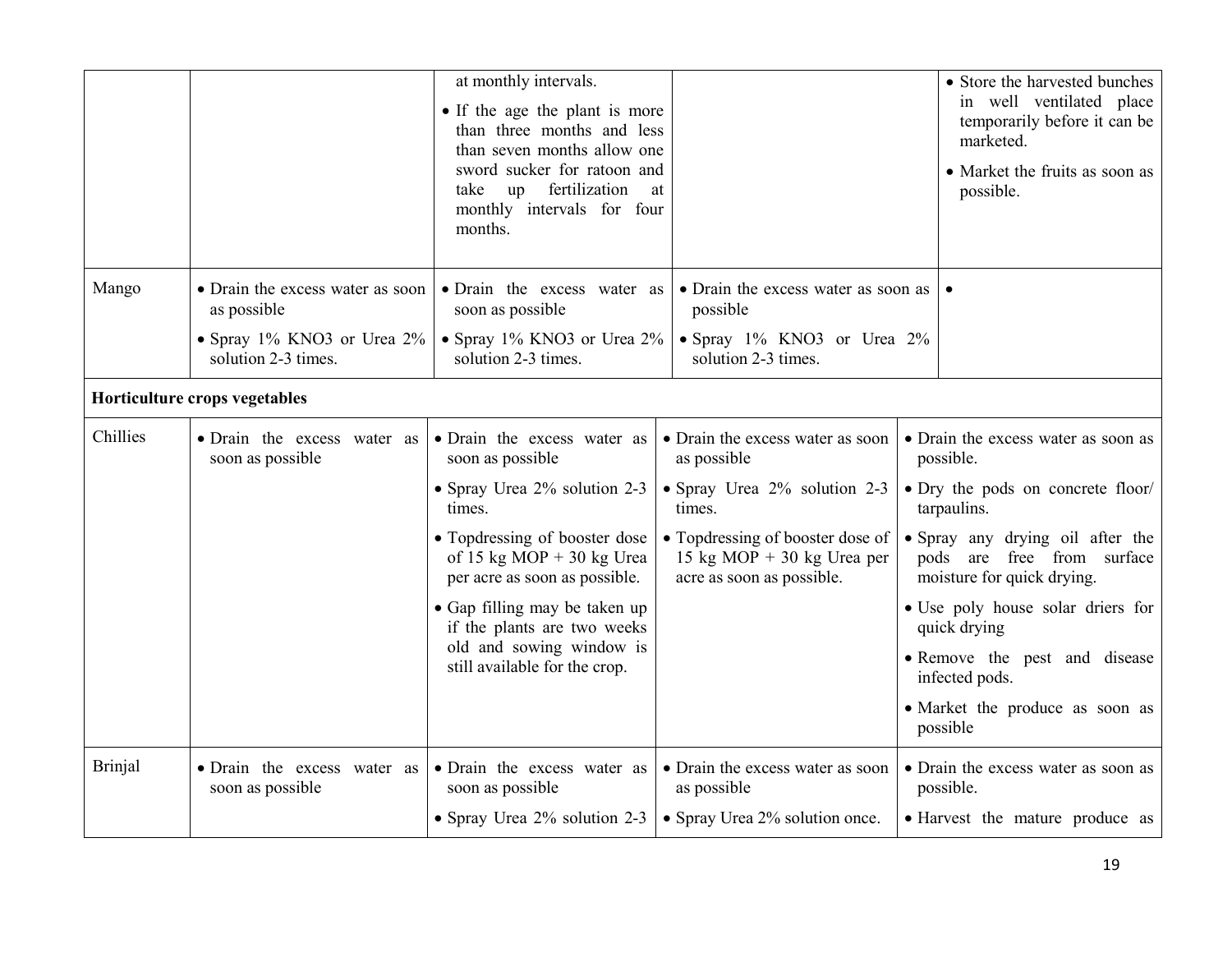|  | times.                                                                                    | soon as possible.                                                                            |
|--|-------------------------------------------------------------------------------------------|----------------------------------------------------------------------------------------------|
|  | Topdressing of booster dose<br>of 10 kg MOP + 30 kg Urea<br>per acre as soon as possible. | • Store the produce in well<br>place temporarily<br>ventilated<br>before it can be marketed. |
|  | • Spray COC 30 g in 10 liters<br>of water, 2-3 times against<br>leaf spots                | • Market the produce as soon as<br>possible.                                                 |

## 2.4 Extreme events: Heat wave / Cold wave/Frost/ Hailstorm /Cyclone - Not Applicable

## 2.5 Contingent strategies for Livestock, Poultry & Fisheries

### 2.5.1 Livestock

|                | <b>Suggested contingent measures</b>        |                                      |                                                         |  |
|----------------|---------------------------------------------|--------------------------------------|---------------------------------------------------------|--|
|                | <b>Before the event</b>                     | During the event                     | After the event                                         |  |
| <b>Drought</b> |                                             |                                      |                                                         |  |
| Feed and       | 1. Establishment of Fodder banks            | Provision of green fodder for        | Storage of chaffed fodder materials as feed blocks.     |  |
| fodder         | 2. Development of Drought resistant grass   | the productive animals.              |                                                         |  |
| availability   | varieties                                   |                                      |                                                         |  |
|                | Fodder<br>3. Technology<br>adoption<br>of   |                                      |                                                         |  |
|                | Preservation methods like Silage making,    |                                      |                                                         |  |
|                | Urea enrichment of Paddy straw etc.,        |                                      |                                                         |  |
| Drinking water | 1. Construction of Check dams               | Usage of water judiciously for       | The message of importance of water usage and its        |  |
|                | Rain<br>2. Construction<br>of<br>harvesting | drinking and storage.                | application has to be delivered to the farmers and      |  |
|                | structures etc.,                            |                                      | livestock owners through training classes and           |  |
|                |                                             |                                      | awareness camps.                                        |  |
| Health and     | 1. Special training programmes for Village  | Participating<br>Cattle<br>the<br>in | . Segregation of flock according to instructions of the |  |
| disease        | Level Workers etc.,                         | Protection Camps and other           | veterinarian in terms of Convalascent, ailing etc as    |  |
| management     | 2. Awareness camps on Disease outbreaks,    | camps in coordination with           | per age and sex of the animals.                         |  |
|                | prevention and vaccination details etc.,    | Animal<br>Husbandry<br>the           | Feeding for pregnant and lactating<br>2.<br>animals     |  |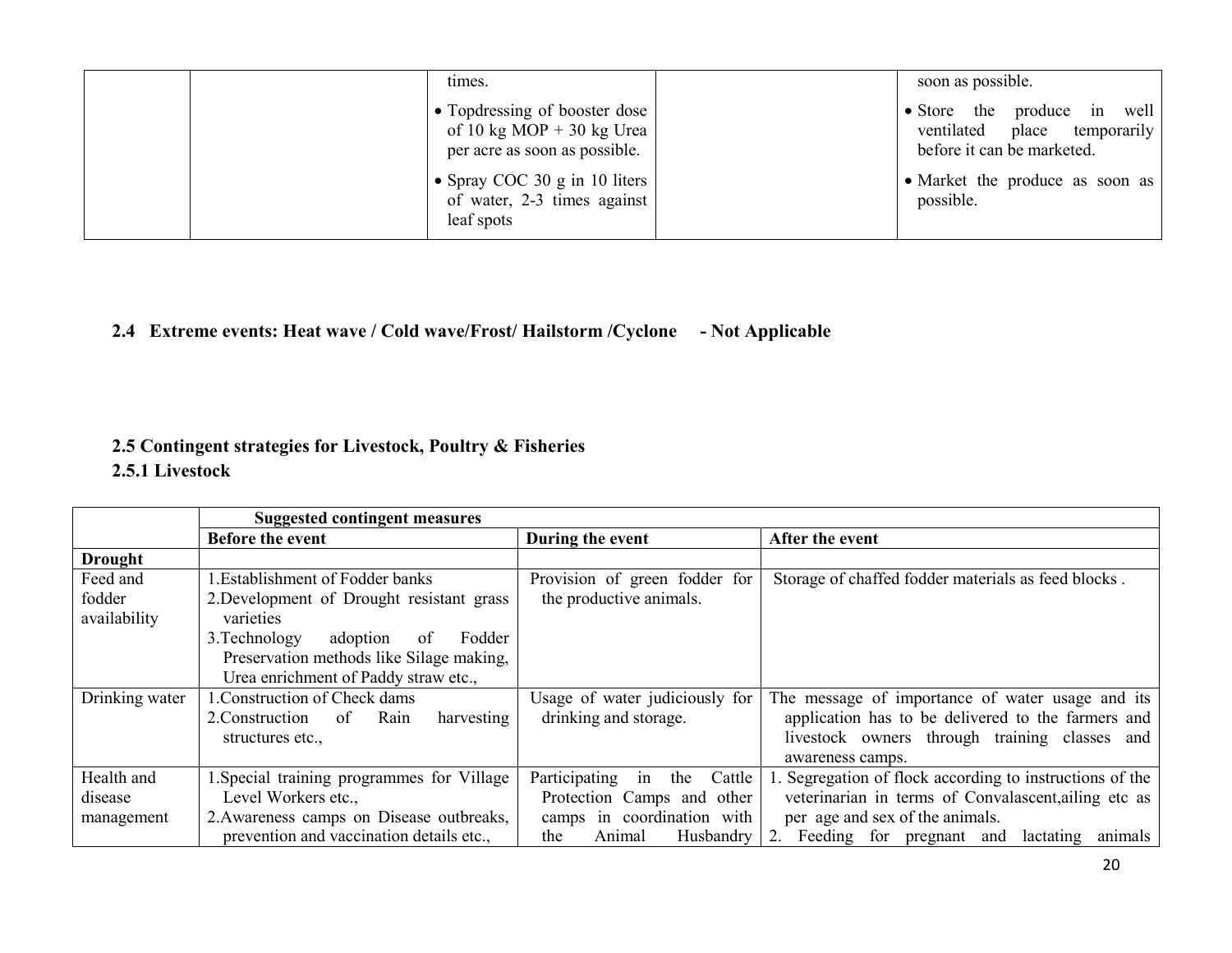|                                     | 3. Special vaccination camps to be<br>conducted in endemic areas.<br>4. Conducting Mass Conduct Programmes,<br>Infertility camps etc.,                                                                                                                                                                                                                 | Department<br>offering<br>and<br>expert opinion<br>to<br>cases<br>referred in the camps.                                                                               | judiciously.                                                                                                                                                                                                                                                       |
|-------------------------------------|--------------------------------------------------------------------------------------------------------------------------------------------------------------------------------------------------------------------------------------------------------------------------------------------------------------------------------------------------------|------------------------------------------------------------------------------------------------------------------------------------------------------------------------|--------------------------------------------------------------------------------------------------------------------------------------------------------------------------------------------------------------------------------------------------------------------|
| <b>Floods</b>                       |                                                                                                                                                                                                                                                                                                                                                        |                                                                                                                                                                        |                                                                                                                                                                                                                                                                    |
| Feed and<br>Fodder<br>availability  | 1. Storage facilities to be created.<br>2. Camps organized to safeguard fodder<br>advocation esp. tree fodders.<br>3. Propagation of Tree Fodder cultivation                                                                                                                                                                                           | 1. Economic<br>feeding<br>of<br>leguminous<br>fodder<br>to<br>livestock<br>2. Safeguarding the feeds and<br>fodder                                                     | Tree fodder to be advocated in exigency conditions.                                                                                                                                                                                                                |
| Drinking water                      | 1. Chlorination of drinking water<br>2. Water treatment protocols to be followed<br>strictly.<br>3. Usage of fresh water advocated.<br>4. Housing in an elevated area.<br>5. Pamplets on important diseases and<br>health aspect to be distributed.<br>6. Precautionary measures to be adopted to<br>avoid seepage of sewage water and dirty<br>water. | 1. Sanitary measures to<br>be<br>adopted.<br>2. Water logging areas to be<br>sanitized<br>and<br>maintained<br>properly                                                | 1. Awareness camps on infection through water spread<br>to be conducted.<br>2. Diseases and its management should be emphasized<br>through audio video lessons and other aids through<br>extension oriented training programmes.                                   |
| Health and<br>disease<br>management | 1. Rearing of separate groups of Livestock<br>to prevent carrier status in animals.<br>2. Construction of quarantine<br>sheds<br>advocated.                                                                                                                                                                                                            | 1. Healthy flock to be segregated<br>vaccinated<br>against<br>and<br>contagious diseases.<br>2. Stocking and feeding of<br>animals in quarantine sheds.                | Disease prevention training programmes and economy<br>of maintaining livestock should be taught to the<br>livestock rearing community.                                                                                                                             |
| Cyclone                             |                                                                                                                                                                                                                                                                                                                                                        |                                                                                                                                                                        |                                                                                                                                                                                                                                                                    |
| Feed and<br>fodder<br>availability  | 1. Storage of feeds, preservation of feed<br>materials etc<br>2. Field demonstration on Paddy straw<br>Silage<br>enrichment,<br>making<br>and<br>Cultivation of Fodder grass.                                                                                                                                                                          | 1. Feed blocks and mineral licks<br>can be used for productive<br>animals<br>2. Young animals and pregnant<br>animals to be judiciously fed.                           | Series of workshops, Seminars on Urea enriched<br>paddy straw preparation, Feed block preparation and<br>its usage and Mineral supplements and its<br>application and impact has to be conducted.                                                                  |
| Drinking water                      | 1. Proper storage of water<br>through<br>construction of Water tanks<br>2. Water treatment through chemical<br>sanitization has to be advocated.                                                                                                                                                                                                       | 1. Providing Water to animals<br>with utmost care especially in<br>sanitized condition.<br>2. Livestock should be kept in<br>partitions to prevent the cold<br>weather | 1. Polluted water being an important focal point in<br>spread of disease and hence its aftereffects has to be<br>advocated.<br>2. Special training programmes at village level<br>periodically on sanitation and its benefit to livestock<br>have to be conducted. |
| Health and<br>Disease               | Deworming and Vaccination schedule has<br>to be propagated to create awareness                                                                                                                                                                                                                                                                         | Newborn<br>animals<br>to<br>be<br>safeguarded against the rough                                                                                                        | Pamplets on the various diseases and its management<br>and general scientific management of livestock during                                                                                                                                                       |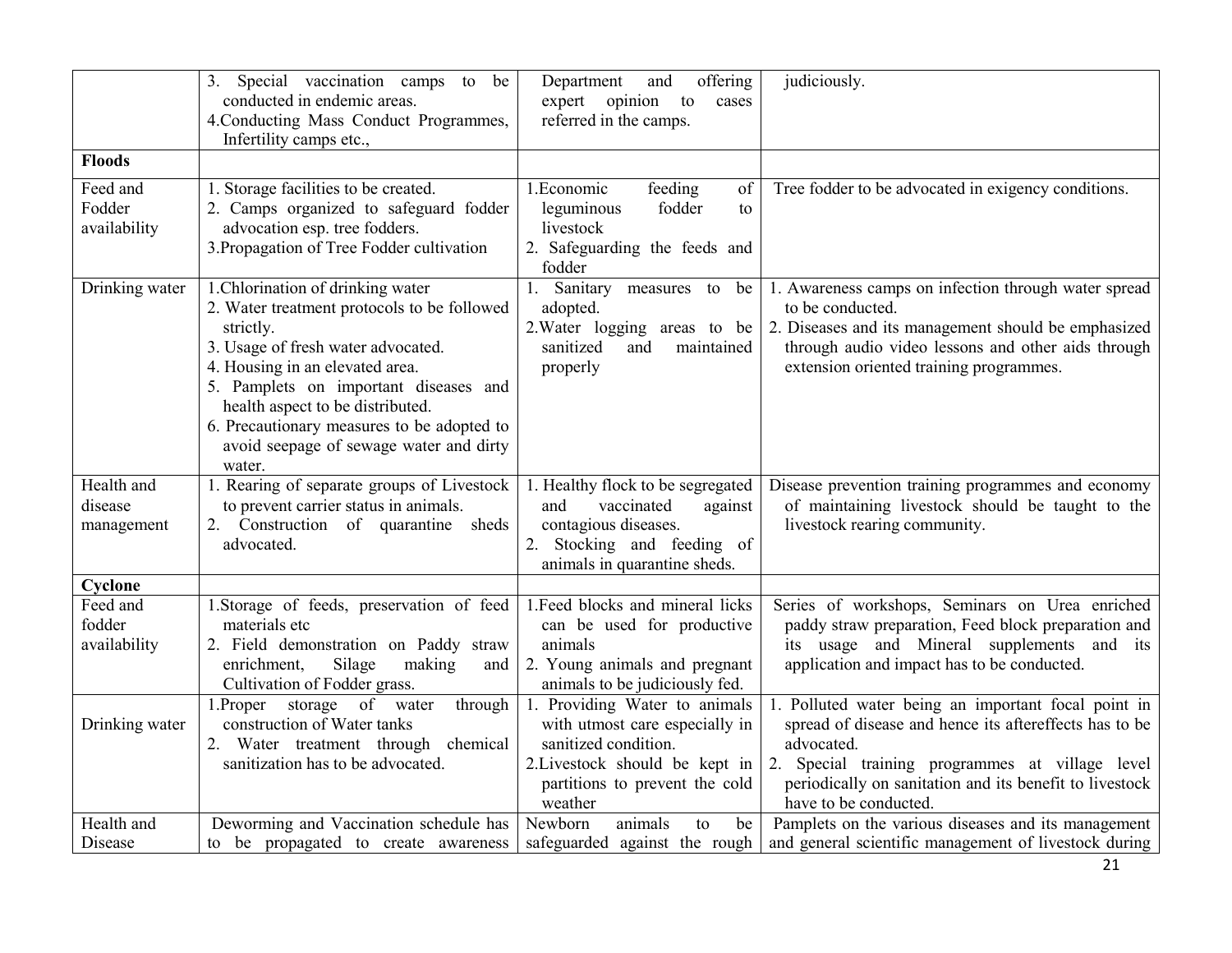|                         |                                             | weather                           | the period has to be distributed among the livestock |
|-------------------------|---------------------------------------------|-----------------------------------|------------------------------------------------------|
| management              | among the village people and cattle rearing | keeping<br>by<br>in               |                                                      |
|                         | population.                                 | enclosures                        | rearing community.                                   |
| Heat wave and cold wave |                                             |                                   |                                                      |
| Shelter/environ         | 1. Construction of Temporary shed with      | 1. Medication to be continued to  | Conducting various training programmes on how to     |
| ment                    | pen and run system to be adopted.           | prevent heat shock during the     | prevent cold shock in animals and its management to  |
| management              | 2. Provision of Foggers                     | period.                           | Women in the villages.                               |
|                         | 3. Awareness camps on Heat<br>stroke        | 2. Green fodder adlibitum to be   |                                                      |
|                         | emphasized                                  | provided for the livestock.       |                                                      |
|                         | Fodder cultivation practices i.e. Trees     | 3. Cross ventilation to<br>he.    |                                                      |
|                         | around the shelter                          | provided by means of exposing     |                                                      |
|                         | 4. Provision of antistress medication in    | the livestock during early        |                                                      |
|                         | water                                       | morning and late evenings.        |                                                      |
|                         | 5. Increase or decrease the drinkers        | 4. During the cold wave, side     |                                                      |
|                         | according to the atmosphere                 | ventilation to be arrested during |                                                      |
|                         | 7. Increase or decrease the floor space     | night hours.                      |                                                      |
|                         | availability according to the ambience      |                                   |                                                      |
|                         | prevailing in the shed.                     |                                   |                                                      |
| Health and              | Provision of Green Fodder                   | 1. Feeding of animals in the      | 1. Pamphlets on scientific management of animals     |
| Disease                 | 2. Feed and fodder preservation techniques  | early hours of the day during     | during heat wave or cold wave have to be             |
| management              | to be advocated                             | heat wave condition.              | distributed.                                         |
|                         | 3. Training on disease management during    | 2. Bathing of animals to be       | 2. Off campus training programmes at the livestock   |
|                         | and increase<br>heat<br>wave<br>in<br>the i | increased daily.                  | rearing villages along with field demonstration have |
|                         | temperature should be widely taught to      |                                   | to be conducted.                                     |
|                         | livestock owners.                           |                                   |                                                      |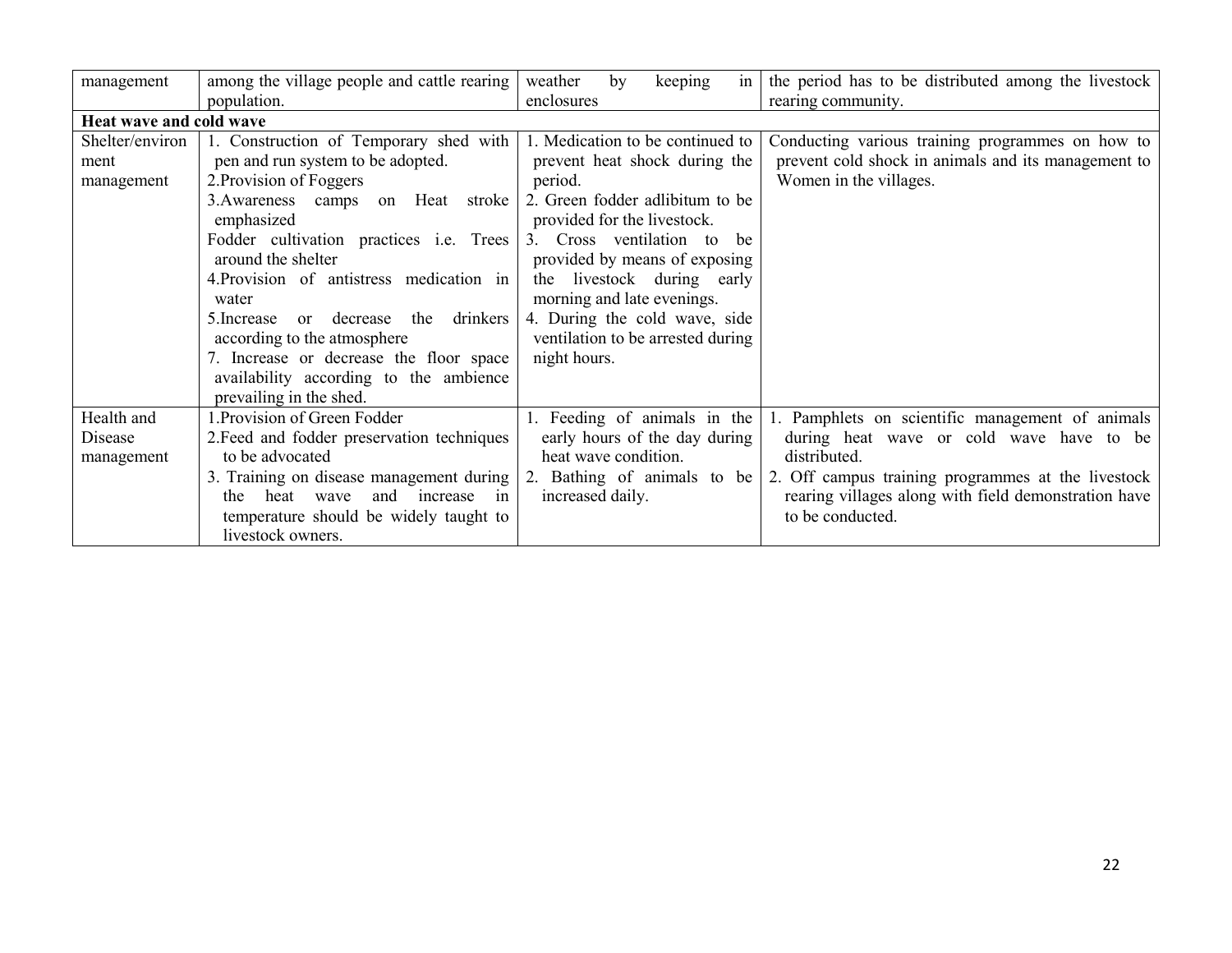# 2.5.2 Poultry

|                                     | <b>Suggested contingency measures</b>                                                                                                                                                                                                                                                                                                                                                                                                                                                                             |                                                                                                                                                                                     |                                                                                                                                                                                                                                                      |
|-------------------------------------|-------------------------------------------------------------------------------------------------------------------------------------------------------------------------------------------------------------------------------------------------------------------------------------------------------------------------------------------------------------------------------------------------------------------------------------------------------------------------------------------------------------------|-------------------------------------------------------------------------------------------------------------------------------------------------------------------------------------|------------------------------------------------------------------------------------------------------------------------------------------------------------------------------------------------------------------------------------------------------|
|                                     | <b>Before the event</b>                                                                                                                                                                                                                                                                                                                                                                                                                                                                                           | During the event                                                                                                                                                                    | After the event                                                                                                                                                                                                                                      |
| <b>Drought</b>                      |                                                                                                                                                                                                                                                                                                                                                                                                                                                                                                                   |                                                                                                                                                                                     |                                                                                                                                                                                                                                                      |
| Feed and fodder<br>availability     | 1. Development of poultry strains which are<br>drought resistant.<br>2. Manufacturing poultry feed at subsidized<br>rate by using damaged grains and oil cake.<br>3. Educate the public about, how drought<br>affects plants, grazing animals, and<br>livestock management, and what options<br>exist.<br>4. Monitoring of Rainfall and likely drought<br>scenario from the beginning by Natural<br>Disaster Management Division<br>5. Timely declaration of drought and initiation<br>of drought relief measures | 1. Provide feed to poultry, as needed.<br>2. Consider feeding alternative feeds.                                                                                                    | 1. At community level, collect and<br>distribute feed, as needed.<br>2. At community level, help negotiate soft-<br>term credits for the poor families to<br>restore economic activities (e.g.,<br>Animal Husbandry activities ).                    |
| Drinking water                      | 1. Construction of check dams and water<br>reservoirs.<br>2. Construction of rain harvesting structures.<br>3. Practice proper water conserving<br>management systems.                                                                                                                                                                                                                                                                                                                                            | 1. Birds water requirements may double during hot<br>weather. If birds do not meet their water needs,<br>they may refuse to eat, experience lowered<br>production, and become sick. | 1. Educate the farmers about the judicious<br>usage of water for animals and how to<br>save the water.<br>2. Tree planting to be implemented to a<br>major extent.<br>3. Repair work in the water channels and<br>water resources to be carried out. |
| Health and<br>disease<br>management | 1. State should organize a disaster<br>management group in the Department<br>dealing with Animal Husbandry and<br>veterinary service with specially trained<br>staff, epidemiological data &<br>communication facilities.<br>2. The required field staff should be kept in<br>constant readiness throughout the<br>vulnerable months of the year. During lean<br>period, the team should undertake<br>preparedness and relief exercise to test<br>their efficacy and preparedness                                 | 1. Bring the Birds to the protection camps organized<br>by the Animal Husbandry department and get<br>suitable ideas about the draught management<br>practices.                     | 1. Segregate the ailing birds and fed them<br>with suitable ration to overcome the<br>post draught effect.                                                                                                                                           |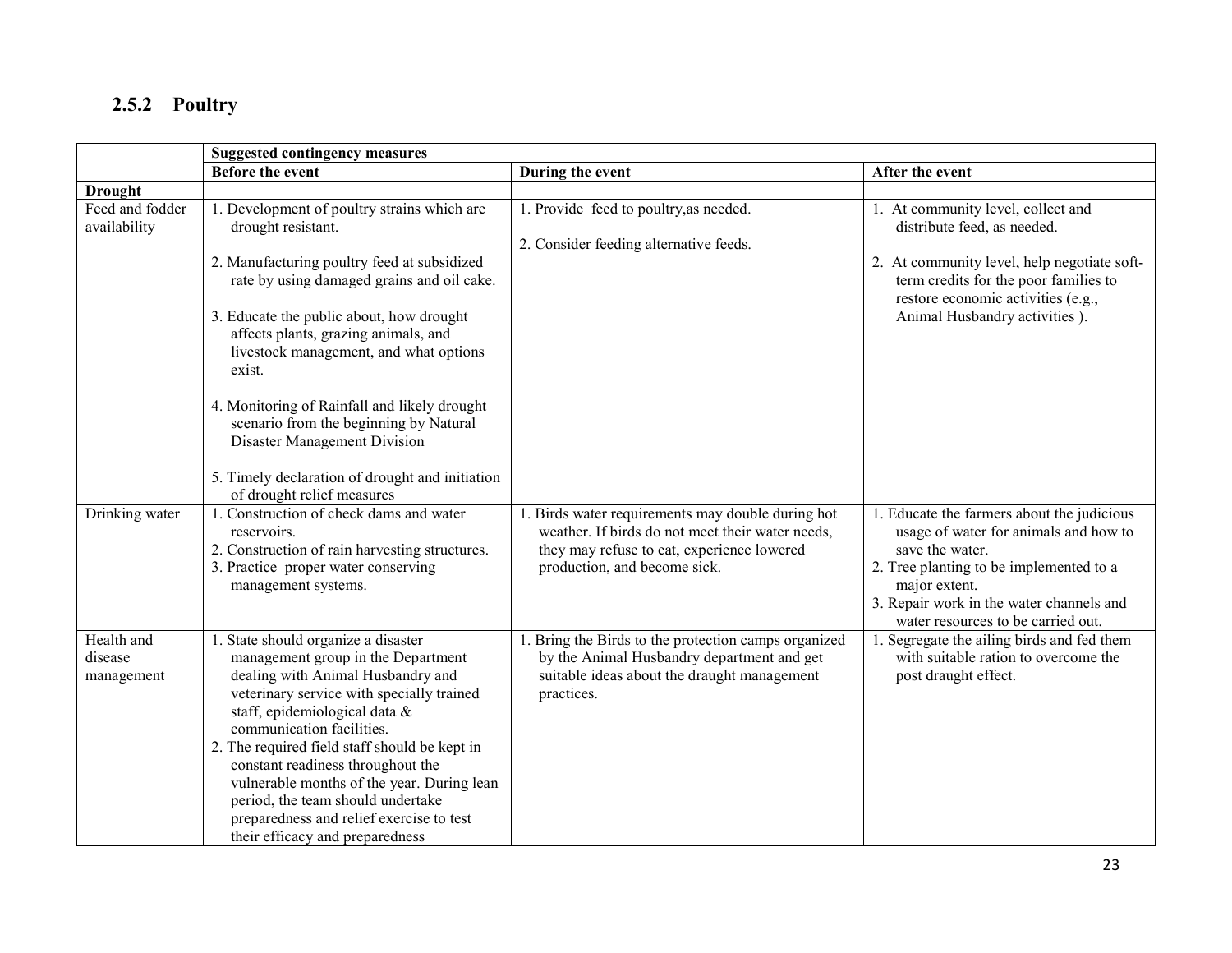| <b>Floods</b>                       |                                                                                                                                                                                                                                                                                    |                                                                                                                                                                                                                                                                                                                                                                                                                                                                                                                    |                                                                                                                                                                                                                                                                                                                                                                           |
|-------------------------------------|------------------------------------------------------------------------------------------------------------------------------------------------------------------------------------------------------------------------------------------------------------------------------------|--------------------------------------------------------------------------------------------------------------------------------------------------------------------------------------------------------------------------------------------------------------------------------------------------------------------------------------------------------------------------------------------------------------------------------------------------------------------------------------------------------------------|---------------------------------------------------------------------------------------------------------------------------------------------------------------------------------------------------------------------------------------------------------------------------------------------------------------------------------------------------------------------------|
| Feed and fodder<br>availability     | 1. Collect and store enough feed for birds<br>during flood.<br>2. The stored feed should have the longer self<br>life.                                                                                                                                                             | 1. Feed the birds with uncontaminated feed.<br>2. Feed storage building or tent should be rodent<br>proof                                                                                                                                                                                                                                                                                                                                                                                                          | 1. Shells of snails and other mollusks, rice<br>husks, oil-cake and extra household<br>food may be used as supplementary<br>feed for poultry.                                                                                                                                                                                                                             |
| Drinking water                      | 1. Collect and store enough potable water<br>for birds during flood                                                                                                                                                                                                                | 1. Water from contaminated sources can be treated by<br>using commercially available halogen-releasing<br>tablets; freshly released halogen is supposed to<br>kill unwanted bacteria and other microbiological<br>elements present in water. These water purifying<br>tablets are available on the market at affordable<br>costs<br>2. Provide drinking water to livestock and poultry, as<br>needed.<br>3. Install a hand pump and obtain enough large<br>containers to water your poultry for at least a<br>week | 1. During flood and post flood times,<br>poultry should not be provide with the<br>drink water of ditches and of polluted<br>cultivable water bodies. After ebbing of<br>flood water, newly grown grass should<br>not be fed, but some rainfall would<br>decrease the toxicity of the grass.<br>2. Awareness' camps on infection through<br>water spread to be conducted. |
| Health and<br>disease<br>management | 1. Ensure that poultry have access to high<br>areas in which to perch, if they are in a<br>flood-prone area, as well as to food and<br>clean water.<br>2. Maintain the block with proper vaccination<br>3. Essential drugs should be keeping in hand<br>using during the disaster. | Disease affected birds and ailing birds should be<br>separated and treated or culled and dispose it<br>properly.                                                                                                                                                                                                                                                                                                                                                                                                   | 1. Provide the birds with adequate feed and<br>water which is free from contamination.<br>2. Feed the birds with supplemental<br>minerals in order to the bring the birds<br>to its normal productive life.                                                                                                                                                               |
| Cyclone                             |                                                                                                                                                                                                                                                                                    |                                                                                                                                                                                                                                                                                                                                                                                                                                                                                                                    |                                                                                                                                                                                                                                                                                                                                                                           |
| Feed and fodder<br>availability     | 1. If the potential risk for the livestock/poultry<br>is deemed very high, minimize loss by<br>selling before the cyclone, keep the money<br>in a bank and start afresh after the cyclone.<br>2. Be ready at any time to overcome the<br>natural disaster.                         | 1. Transfer the birds from the low lying area to the<br>elevated grounds or a common shelter.<br>2. Dead birds should be disposed in proper way to in<br>order to prevent the disease transmission.                                                                                                                                                                                                                                                                                                                | 1. Before housing the birds to the original<br>shed, shed should be sanitized.<br>2. The feed fed to the birds should be check<br>for ant contamination.                                                                                                                                                                                                                  |
| Drinking water                      | 1. Collect and store enough potable water for<br>birds during flood                                                                                                                                                                                                                | 1. Water from contaminated sources can be treated by<br>using commercially available halogen-releasing<br>tablets; freshly released halogen is supposed to<br>kill unwanted bacteria and other microbiological<br>elements present in water. These water purifying<br>tablets are available on the market at affordable<br>costs                                                                                                                                                                                   | 1. During flood and post flood times,<br>poultry should not be provide with the<br>drink water of ditches and of polluted<br>cultivable water bodies. After ebbing of<br>flood water, newly grown grass should<br>not be fed, but some rainfall would<br>decrease the toxicity of the grass.                                                                              |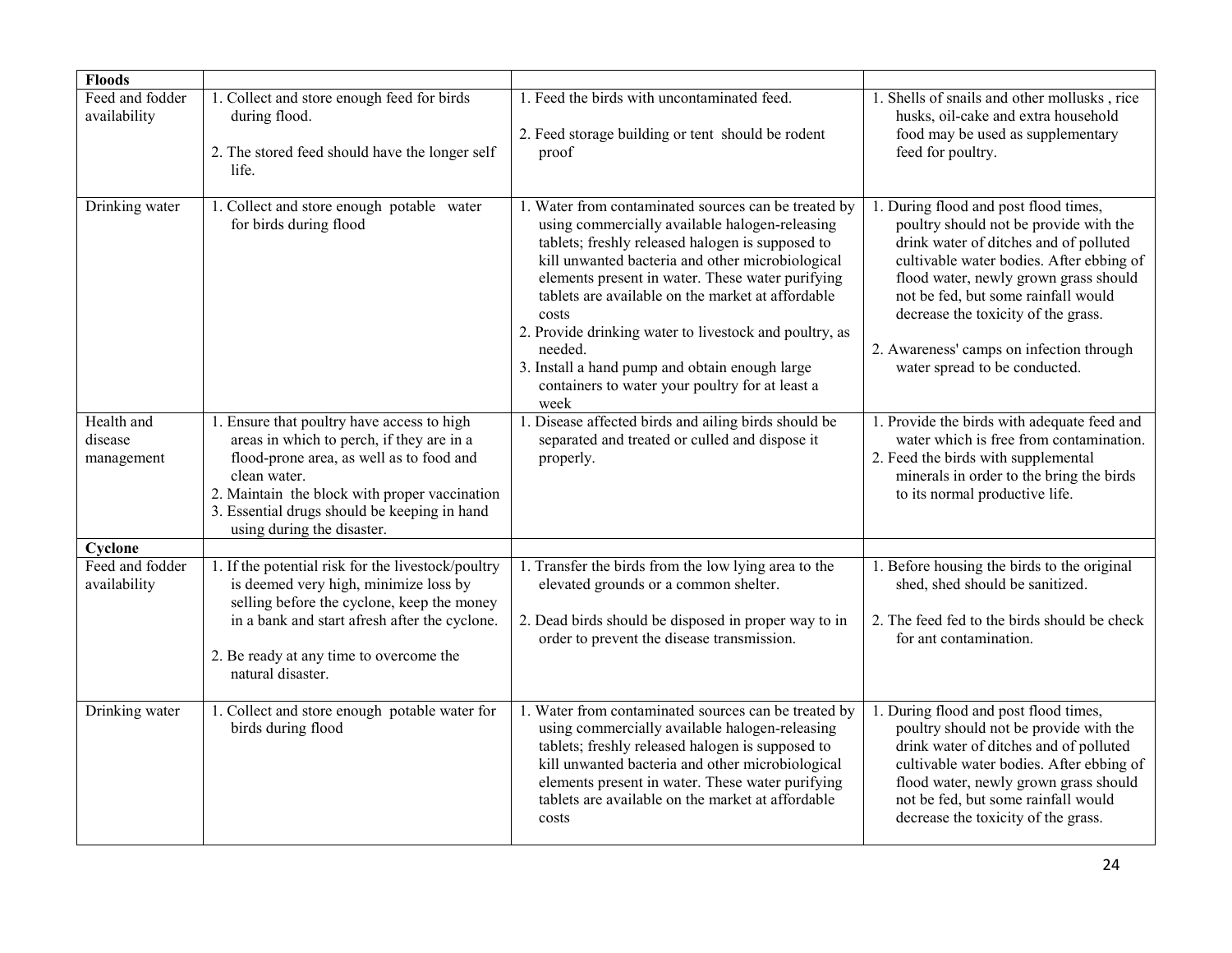| Health and<br>disease<br>management | 1. Maintain the block with proper vaccination<br>2. Essential drugs should be keeping in hand                                                                                                                                                           | 2. Provide drinking water to livestock and poultry, as<br>needed.<br>3. Install a hand pump and obtain enough large<br>containers to water your poultry for at least a<br>week<br>1. Disease affected birds and ailing birds should be<br>separated and treated or culled and dispose it<br>properly. | 2. Awareness' camps on infection through<br>water spread to be conducted.<br>1. Provide the birds with adequate feed and<br>water which is free from contamination. |
|-------------------------------------|---------------------------------------------------------------------------------------------------------------------------------------------------------------------------------------------------------------------------------------------------------|-------------------------------------------------------------------------------------------------------------------------------------------------------------------------------------------------------------------------------------------------------------------------------------------------------|---------------------------------------------------------------------------------------------------------------------------------------------------------------------|
|                                     | using during the disaster.                                                                                                                                                                                                                              | 2. Tent or temporary shed should free from rodents<br>and predators.                                                                                                                                                                                                                                  | 2. Feed the birds with supplemental<br>minerals in order to the bring the birds<br>to its normal productive life.                                                   |
| <b>Heat wave and</b><br>cold wave   |                                                                                                                                                                                                                                                         |                                                                                                                                                                                                                                                                                                       |                                                                                                                                                                     |
| Shelter/environm<br>ent management  | 1. Construct the Poultry shed depending upon<br>the geographical location of the particular<br>place, type of Birds (Layer/Broiler),<br>number of birds etc                                                                                             | 1. During the heat and cold wave temporary structure<br>should be provided to save the poultry and keep<br>the bird with normal productivity.                                                                                                                                                         | 1. Providing the poultry with standard<br>veterinary check up after the adverse<br>climatic condition.                                                              |
|                                     | 2. Grow trees around the shelter which will<br>prevent or reduce the direct heat wave in to<br>the shed.                                                                                                                                                | 2. Take necessary alteration in the feed provided to<br>the birds depending upon the adverse climatic<br>factor.                                                                                                                                                                                      | 2. Ailing birds should be segregated and<br>provide them with necessary care.                                                                                       |
|                                     |                                                                                                                                                                                                                                                         | 3. Providing the animals with ad libitum of water<br>during the heat wave and provide them with anti<br>stress drugs.                                                                                                                                                                                 |                                                                                                                                                                     |
| Health and<br>disease<br>management | 1. Routine health check up should be done.<br>2. Keep an eye on the productive performance<br>of the birds.<br>3. Vaccinate the birds periodically.<br>4. Educate the farmers on disease<br>management during the heat wave and cold<br>wave situation. | 1. Care must be take to reduce the environmental<br>stress.<br>2. Get advice from the technical persons about the<br>management of stressful environment.                                                                                                                                             | 1. Provide the birds with supplemental<br>feeding to regain the body condition<br>and return to the normal production<br>which lost during the stressful time.      |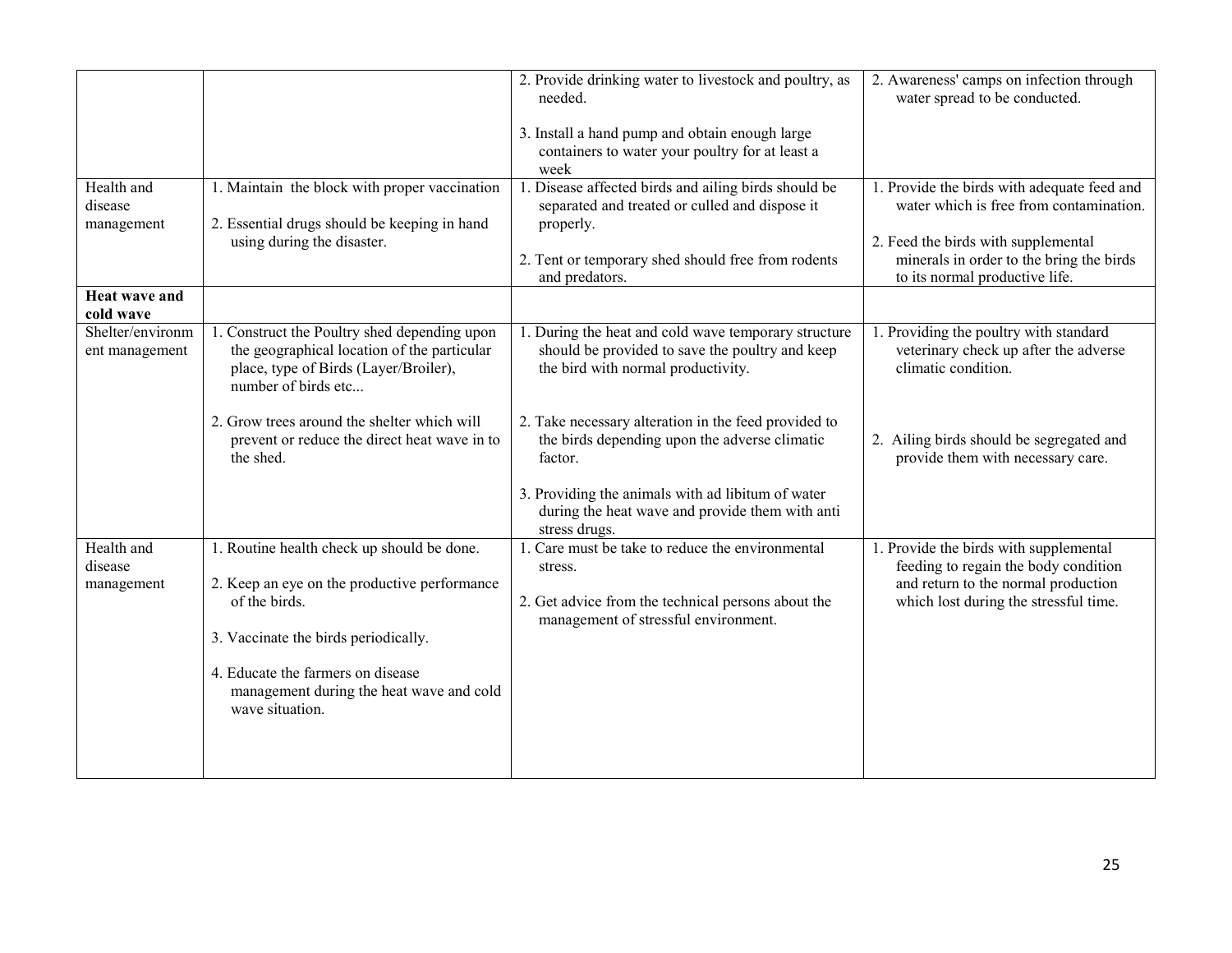# 2.5.3 Fisheries/ Aquaculture

|                                | <b>Suggested contingency measures</b>   |                                                                  |                                             |
|--------------------------------|-----------------------------------------|------------------------------------------------------------------|---------------------------------------------|
|                                | <b>Before the event</b>                 | During the event                                                 | After the event                             |
| 1) Drought                     |                                         |                                                                  |                                             |
| A. Capture                     |                                         |                                                                  |                                             |
| Marine                         | Negligible changes                      | Negligible changes                                               | Negligible changes                          |
| Inland                         |                                         |                                                                  |                                             |
| (i) Shallow water depth due    | • Harvesting large individuals          | • Harvesting large individuals                                   | • Proper nutrition and management           |
| to insufficient rains/inflow   | • Move and enclose Stacked into pens    | • Disposable of unwanted excess stock                            | of water bodies to improve                  |
|                                | or in smaller/confined areas            | of<br>$\bullet$ Stocking<br>desirable/special                    | remaining stock                             |
|                                |                                         | individuals in brood stock ponds                                 |                                             |
| (ii) Changes in water quality  | Negligible changes in water quality     | Negligible changes in water quality                              | Negligible changes in water quality         |
| <b>B.</b> Aquaculture          |                                         |                                                                  |                                             |
| (i) Shallow water in ponds     | • Harvesting of the stock               | • Harvesting of the stock                                        | • Steps to improve the quality of           |
| due to insufficient            |                                         | • Transferring of smaller fishes to                              | stocked fishes, via supplementary           |
| rains/inflow                   |                                         | artificial ponds (if available) for tiding                       | feed/fertilizer<br>water quality            |
|                                |                                         | over the drought                                                 | management                                  |
| (ii) Impact of salt load build | • Harvesting of the stock               | • Harvesting of the stock                                        | • Steps to improve the quality of           |
| up in ponds / change in water  |                                         | • Transferring of smaller fishes to                              | stocked fishes, via feed/fertilizer         |
| quality                        |                                         | artificial ponds (if available) for tiding                       | water quality management                    |
|                                |                                         | over the drought with water from other<br>source (less hardness) |                                             |
| 2) Floods                      |                                         |                                                                  |                                             |
|                                |                                         |                                                                  |                                             |
| A. Capture<br>Marine           | Proper bunds and strengthening of       | Netting and strengthening of weaker                              |                                             |
|                                | existing structures to prevent flooding | beach structures to prevent escaping of                          | Improve the shore structures and<br>beaches |
|                                | Ensure proper draining works to divert  | fishes                                                           |                                             |
|                                | flood water                             |                                                                  |                                             |
| Inland                         | • Proper fencing to prevent escaping of | • In extreme conditions, controlled                              | • Repair damaged bunds                      |
|                                | fishes                                  | draining of flooded ponds                                        | • Collect and preserve<br>existing          |
|                                | • Increasing bund height and improve    | • Thinning of stock by harvesting of                             | stock                                       |
|                                | bund strength                           | larger individuals                                               |                                             |
|                                | • Improve land drainage to allow easy   |                                                                  |                                             |
|                                | and quick flow of flood waters          |                                                                  |                                             |
| (i) Average compensation       |                                         | $\overline{a}$                                                   | --                                          |
| paid due to loss of human life |                                         |                                                                  |                                             |
| $(ii)$ No. of boats /          | $\overline{\phantom{a}}$                | $- -$                                                            | $\overline{\phantom{m}}$                    |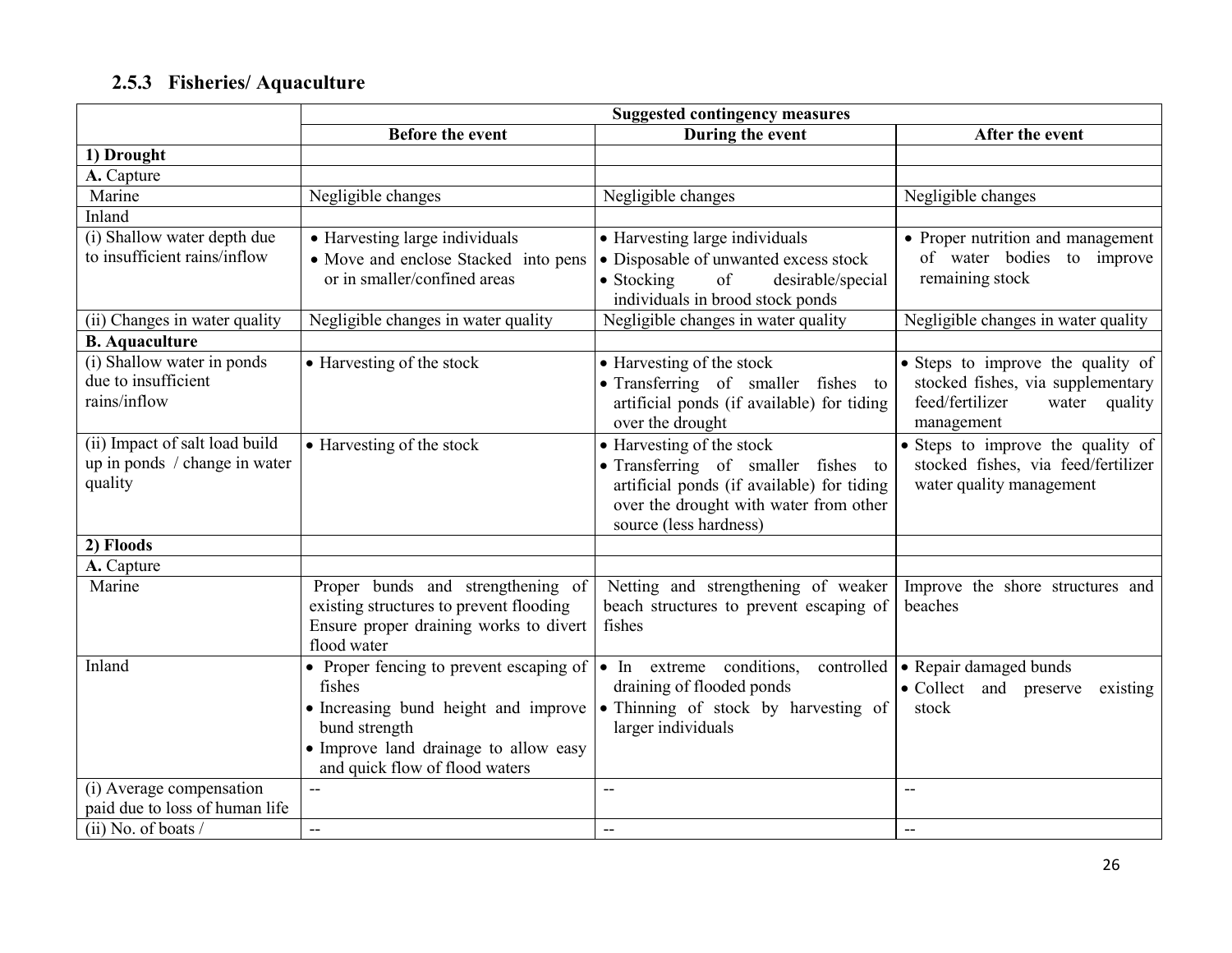| nets/damaged                                                       |                                                                                                    |                                                                                                                                                                                                                                                    |                                                                                                 |
|--------------------------------------------------------------------|----------------------------------------------------------------------------------------------------|----------------------------------------------------------------------------------------------------------------------------------------------------------------------------------------------------------------------------------------------------|-------------------------------------------------------------------------------------------------|
| $(iii)$ No. of houses damaged                                      | $\overline{\phantom{a}}$                                                                           | $\overline{\phantom{a}}$                                                                                                                                                                                                                           | $\overline{\phantom{a}}$                                                                        |
| (iv) Loss of stock                                                 | $-$                                                                                                | $-$                                                                                                                                                                                                                                                | $\mathbf{u}$                                                                                    |
| (v) Changes in water quality                                       | $\overline{\bullet}$ Negligible changes                                                            | · Flood water can bring parasites, and<br>increased turbidity - repair/correct<br>drainage to improve quick drainage of<br>flood waters                                                                                                            | • Turbid waters may be flushed off<br>with fresh bore well/well water                           |
| (vi) Health and diseases                                           | 44                                                                                                 |                                                                                                                                                                                                                                                    | $\overline{a}$                                                                                  |
| <b>B.</b> Aquaculture                                              |                                                                                                    |                                                                                                                                                                                                                                                    |                                                                                                 |
| (i) Inundation with flood<br>water                                 | fishes<br>bund strength<br>• Improve land drainage to allow easy<br>and quick flow of flood waters | • Proper fencing to prevent escaping of $\bullet$ In extreme conditions, controlled $\bullet$ Repair damaged bunds<br>draining of flooded ponds<br>• Increasing bund height and improve • Thinning of stock by harvesting of<br>larger individuals | • Collect and preserve<br>existing<br>stock                                                     |
| (ii) Water continuation and<br>changes in water quality            | • Negligible changes                                                                               | • Water can become turbid due to flood<br>waters, reduce stock to prevent<br>mortality                                                                                                                                                             | • Flushing of pond water with<br>bore- well water to improve water<br>quality                   |
| (iii) Health and diseases                                          |                                                                                                    |                                                                                                                                                                                                                                                    |                                                                                                 |
| (iv) Loss of stock and inputs<br>(feed, chemicals etc)             | • Negligible changes                                                                               | • Harvesting of stock<br>· Shift reserve of brood stock to ponds at<br>elevated levels                                                                                                                                                             | • Selling remaining<br>stock and<br>inundated<br>equipment<br>immediately to minimize losses    |
| (v) Infrastructure damage<br>(pumps, aerators, huts etc)           | · Dismantling of pumps, aerators and<br>other equipment and shifting to safer<br>zones             | • Salvaging of inundated pumps, aerators<br>and other equipment and shifting to<br>safer zones                                                                                                                                                     | · Selling remaining stock and<br>inundated<br>equipment<br>immediately to minimize losses       |
| 3. Cyclone / Tsunami                                               |                                                                                                    |                                                                                                                                                                                                                                                    |                                                                                                 |
| A. Capture                                                         |                                                                                                    |                                                                                                                                                                                                                                                    |                                                                                                 |
| Marine                                                             | Move fisher folk to higher/safer zone                                                              | Keep vigil of any trapped person and<br>keep rescue operations on red alert                                                                                                                                                                        | Assess<br>damage<br>take<br>and<br>up<br>measures to build structures to<br>check beach erosion |
| (i) Average compensation<br>paid due to loss of fishermen<br>lives | uu.                                                                                                | $\overline{\phantom{a}}$                                                                                                                                                                                                                           | $\overline{a}$                                                                                  |
| (ii) Avg. no. of boats /<br>nets/damaged                           | $\overline{\phantom{a}}$                                                                           | $-$                                                                                                                                                                                                                                                | $\overline{\phantom{a}}$                                                                        |
| (iii) Avg. no. of houses<br>damaged                                | $-$                                                                                                | $-$                                                                                                                                                                                                                                                | $\overline{\phantom{a}}$                                                                        |
| Inland                                                             | uu.                                                                                                | $\overline{\phantom{a}}$                                                                                                                                                                                                                           | $\overline{\phantom{a}}$                                                                        |